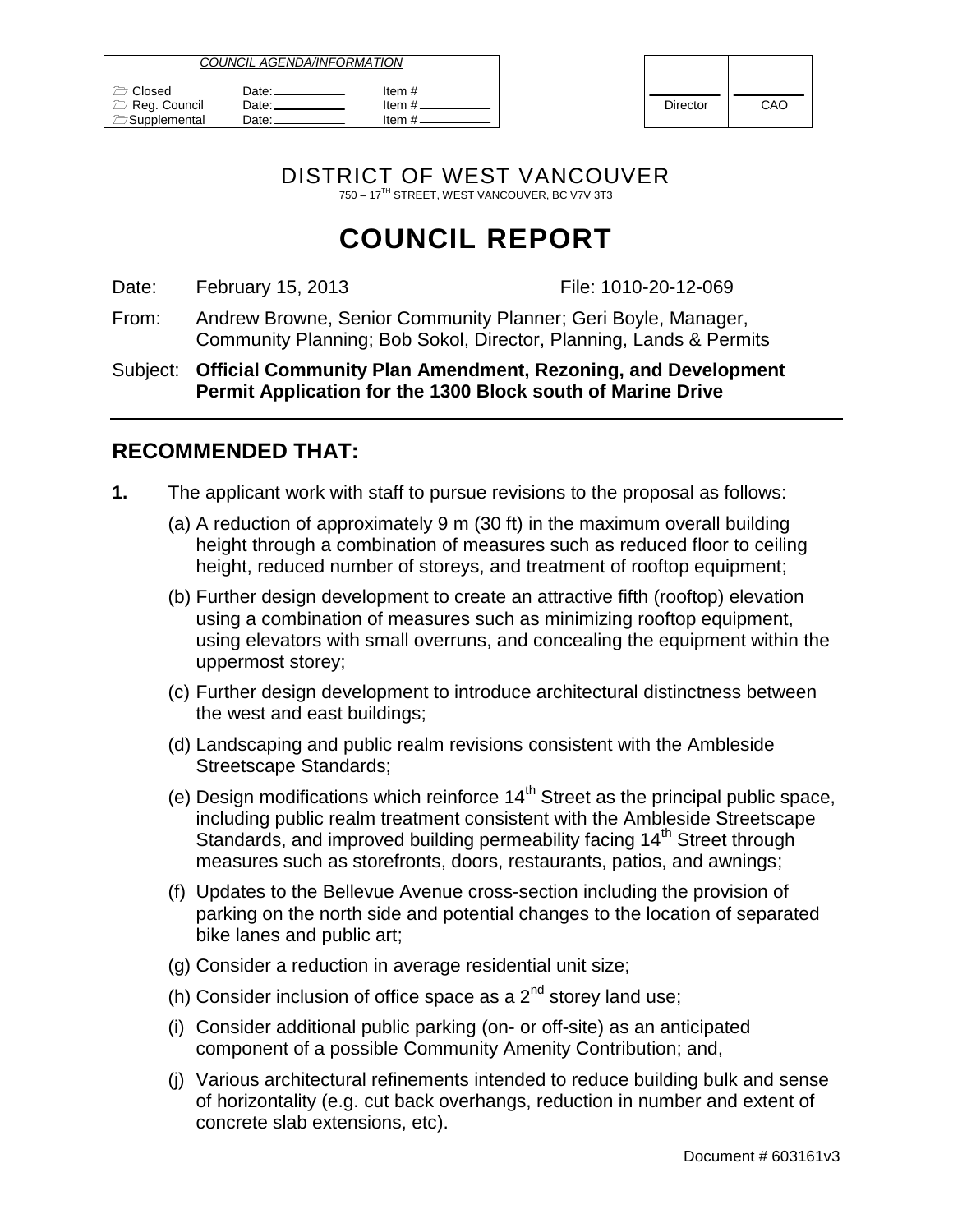| Date:    | February 15, 2013                                                       | Page 2 |
|----------|-------------------------------------------------------------------------|--------|
| From:    | Andrew Browne, Senior Community Planner; Geri Boyle, Manager, Community |        |
|          | Planning; Bob Sokol, Director, Planning, Lands & Permits                |        |
| Subject: | <b>Official Community Plan Amendment, Rezoning, and Development</b>     |        |
|          | <b>Permit Application for 1300 Block south of Marine Drive</b>          |        |

- **2.** The revised application be referred back to the Design Review Committee for additional urban design and architectural feedback; and,
- **3.** Staff report back to Council with the revised proposal, the outcome of the Design Review Committee meeting, and/or direction on next steps in the development application review process.

### **Purpose**

To report back to Council on the outcome of the December 2012 Design Review Committee meeting and the three January 2013 public consultation events, and to have Council set direction for revising the proposal.

### **1.0 Background & Policy**

#### 1.1 Prior Resolutions

November 19, 2012 – Council directed that community consultation begin with a public open house and public meeting, that the proposal be referred to the Design Review Committee for comment, and that staff report back to Council on the outcome of those events.

#### 1.2 Official Community Plan (OCP)

Further review and consideration of the Ambleside Town Centre was identified as a priority in the 2004 OCP. Over the next several years the District and the community worked towards determining a new vision of Ambleside as the heart of West Vancouver, and after much discussion and consideration the *Ambleside Town Centre Strategy* was created. Council amended the OCP in July 2008 to give effect to many of the actions, policies, and guidelines set out in the *Strategy*. Amongst other items, the OCP directs the District to reinforce the role of Ambleside as West Vancouver"s Town Centre (Policy LE2) and integrate strategies for the Town Centre, Arts and Culture, Ambleside Park, and the Argyle Waterfront (Policy LE2.1).

The District is implementing the *Strategy* through an integrated approach to Ambleside revitalization as illustrated in Appendix A (known as "the Ambleside puzzle").

In 2008, amendments were also made to the OCP with respect to Built Form and Neighbourhood Character polices for Ambleside; of particular importance is Policy BF-C4 (see Appendix B). This policy provides for the 1300 block south of Marine Drive, as well as two other blocks in Ambleside, to be suitable for consideration of densities above 1.75 FAR and buildings over four storeys if the development results in: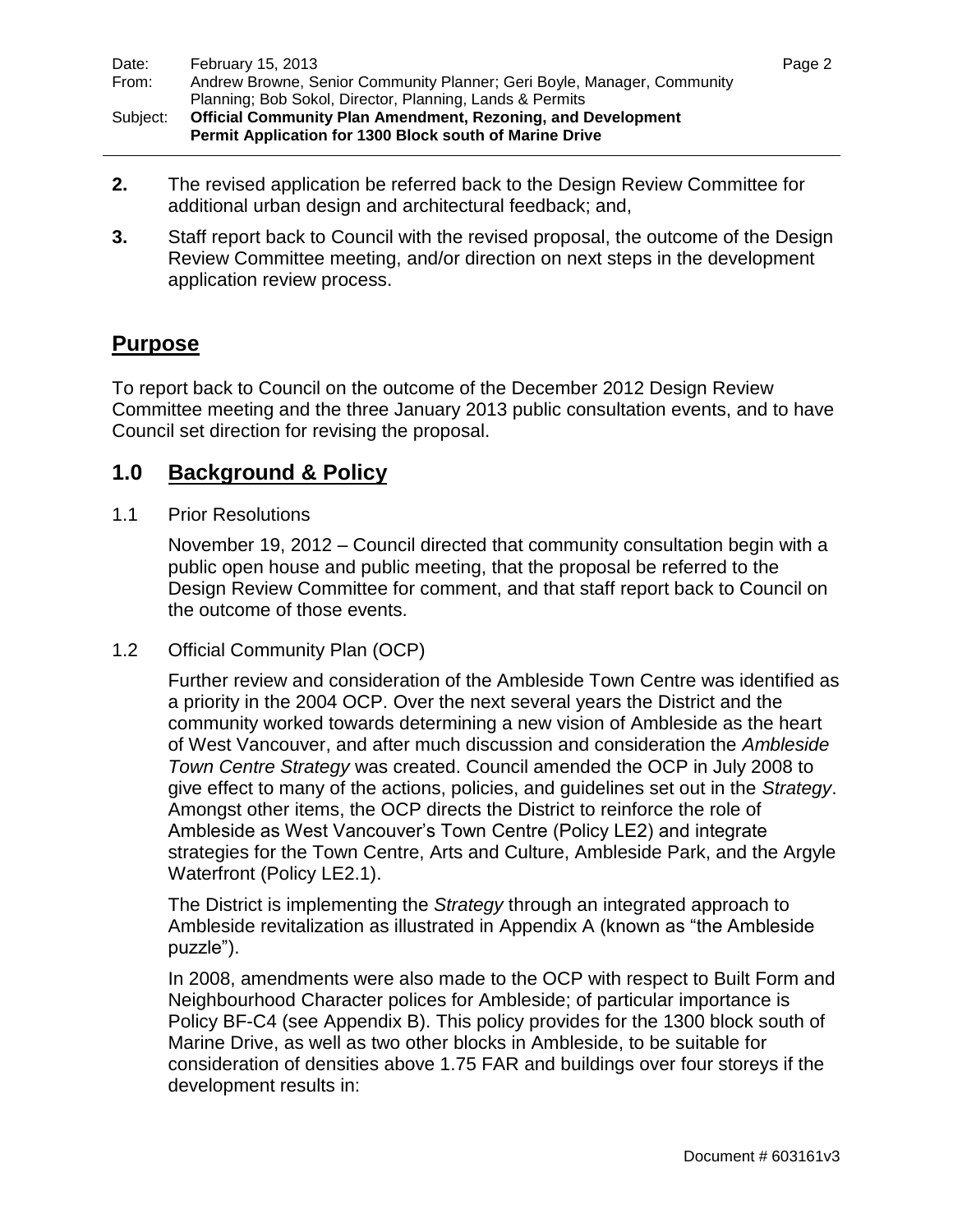- a community amenity contribution that offsets the increased density and could include community space, additional public parking and rental housing; and,
- a superior building and site design, including increased open spaces or public square, walkways, and enhanced view corridors.

The specific details of these policies may require refinement to the proposed project in order for the proposed development to proceed, and early and ongoing community consultation will allow the District to more readily understand the priorities of residents for amenities and public space.

#### 1.3 Bylaw

Present zoning of the block varies by parcel and includes C2, CR2, and PU1. The C2 zone allows a variety of commercial, office, and retail uses, and residential uses above the first storey. CR2 zoning allows full- and self-service gas stations, and the PU1 zone allows for public institutional uses such as municipal buildings and police and fire stations.

## **2.0 Balanced Scorecard**

| <b>STRATEGIC INITIATIVES</b>              | <b>MILESTONES</b>                    |
|-------------------------------------------|--------------------------------------|
| 1.3.2 - Initiate Public Safety Building   | - Proceed with and complete rezoning |
| Development - Police Station              | of 1300 Block                        |
| <b>Relocation - City Hall Block</b>       |                                      |
| 1.4.5 - Advance major development         | - Implement and process 1300 block   |
| applications consistent with the District | Marine Drive                         |
| vision                                    |                                      |

## **3.0 Analysis**

#### 3.1 Discussion

#### Site Context and Features

The site is positioned prominently at the eastern gateway to Ambleside (see Appendix C). The full block site, after the closure of Ambleside lane as per the Purchase and Sale Agreement (PSA), is 7945.5 m2 (85,525 sq ft; 1.96 ac) and is located south of Marine Drive between  $13<sup>th</sup>$  and  $14<sup>th</sup>$  Streets, extending south to Bellevue Avenue. The block currently contains the West Vancouver Police Department, a municipally-owned parking lot and laneway, a number of small commercial buildings fronting Marine Drive, and a former gas station site (now vacant).

Topographically, the site generally slopes from north to south, with the highest point being approximately 5 metres above sea level at 13<sup>th</sup> Street & Marine Drive, and the lowest point being 3 meters above sea level along Bellevue Avenue. This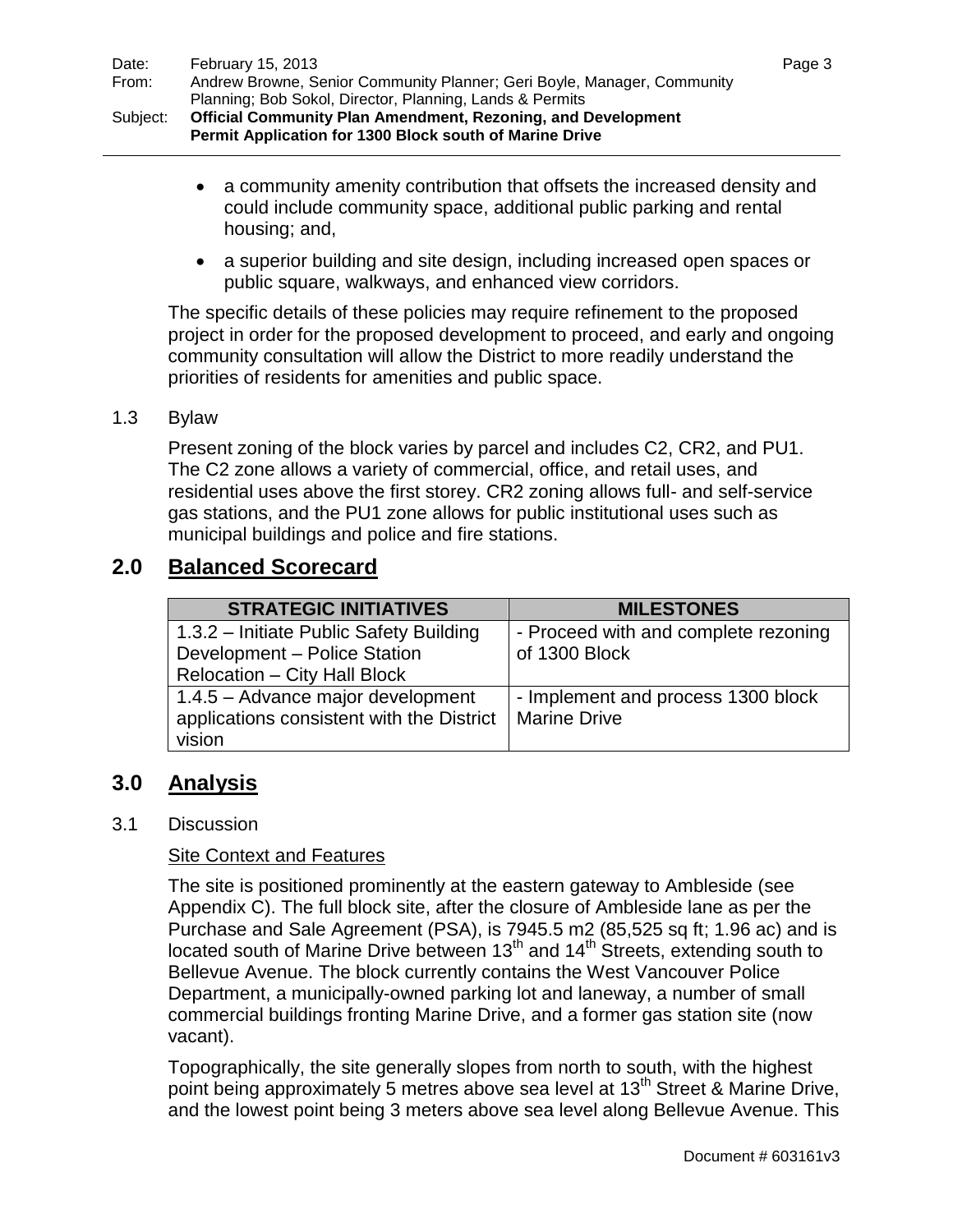amounts to a grade difference of approximately two-thirds of a storey from the north side of the site to the south side of the site.

Adjacent land uses are:

North – a variety of one- and two-storey commercial storefronts, including restaurants, retail, and small offices, as well as a vacant gas station lot;

East – Ambleside Park"s tennis courts and fields;

South – CN railway with Hollyburn Sailing Club, Argyle Ave, boat launch, and the Ferry Building plaza / Ambleside Landing pier; and,

West – three-storey mixed commercial/residential building.

#### The Proposal

A mixed-use, commercial/residential development is proposed by the applicant, consisting of two buildings joined by an underground parkade, all of which will be constructed in two phases. Commercial space is proposed at grade, with residential units in storeys above. At grade, the gross building area is 4817 m2 (51,849 sq ft), over 80% of which is dedicated to commercial space (the remainder is utilized for residential entrance lobbies and service and utility functions). Above the ground floor, only residential units are proposed. The western and eastern buildings are proposed for eight- and seven-storeys respectively, with an overall Floor Area Ratio (FAR) of 2.99 over the site (representing a gross floor area of 265k sq ft).

Key aspects of the proposed development include:

- Approximately 4000 m2 (43,000 sq ft) of commercial space on the ground floor, which has been conceptually divided by the architect into 23 individual storefronts (the ultimate configuration will depend on the space needs of the business lessees);
- 88 residential units, of which 30 units are 1500 sq ft or less, 29 units are between 1500 and 2500 sq ft in size, and 29 units are 2500 sq ft or larger;
- $\bullet$  314 underground parking stalls on 2  $\frac{1}{2}$  levels, including 179 stalls for building residents, 11 residential visitor stalls, and 124 stalls for commercial use; and,
- Attention to the function and character of public space surrounding and within the site, including a transformation of  $14<sup>th</sup>$  Street into a festival street (as envisioned by the Ambleside Streetscape Standards and the Town Center Strategy), the provision of a covered mid-block pedestrian galleria, highquality sidewalk improvements surrounding the site, and opportunities for public art.
- 3.2 Design Review Committee

The application was considered by the Design Review Committee on December 13, 2012 for early input, and it was resolved: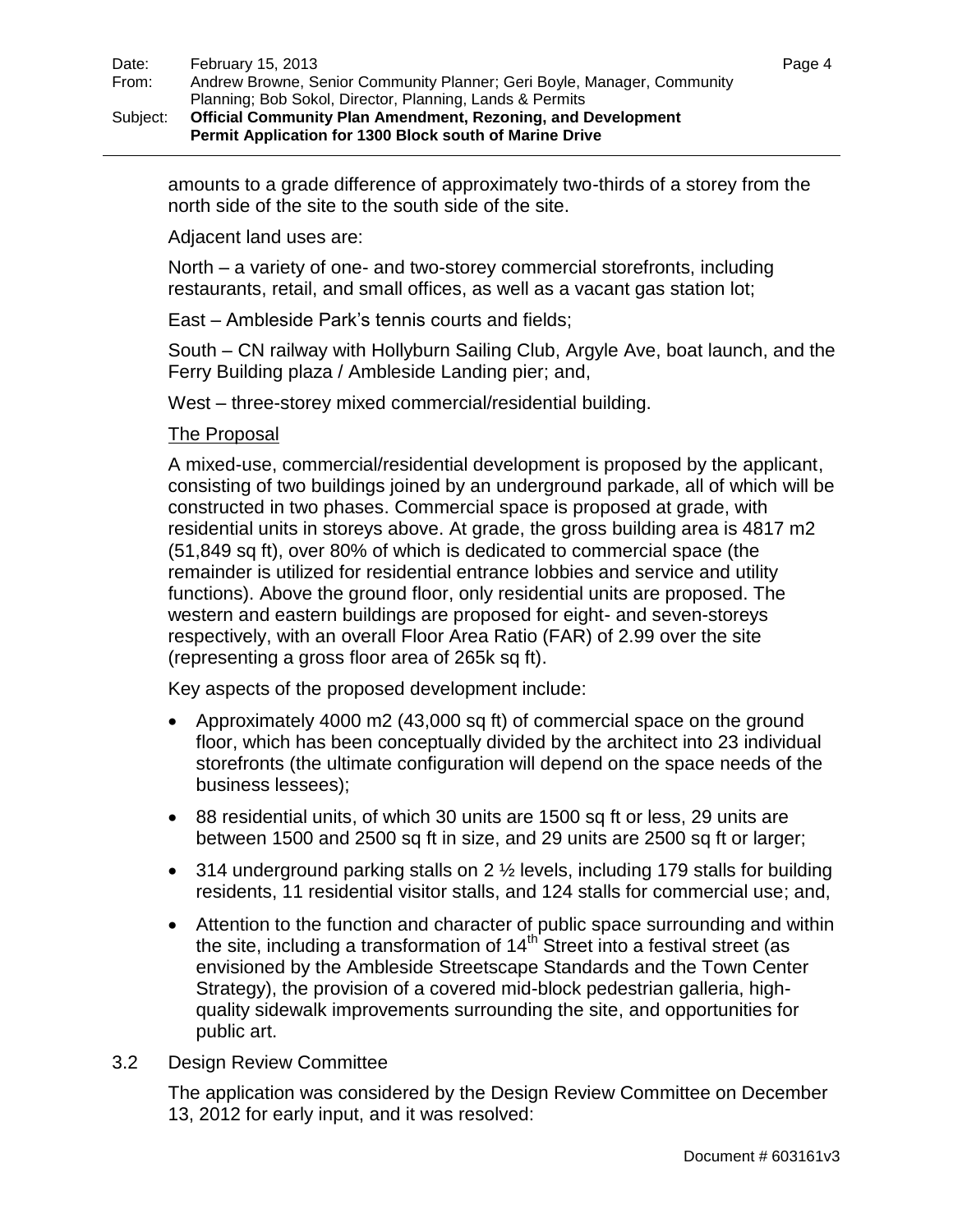*THAT the Design Review Committee has reviewed the Mixed Use Development for the 1300 block of Marine Drive and recommends RESUBMISSION that addresses the following concerns:*

- *the landscape treatment should address the proposed Ambleside Streetscape Standards, the site's gateway location and the landscape comments from the roundtable portion of the December 13th DRC review of the proposal;*
- *implications of this project for the overall context of Ambleside in terms of massing as well as use;*
- *consideration of office uses in addition to the proposed retail and residential uses;*
- *consideration of more of the smaller residential units;*
- *further review of height and massing to create a more textural street and to reduce building height;*
- *more sustainable features be designed into the building at this stage.*

Adopted minutes are attached as Appendix D.

3.3 Consultation

Two public open houses and a public meeting were held in January.

| <b>Event</b>   | <b>Location</b>         | <b>Date</b> | Time                  |
|----------------|-------------------------|-------------|-----------------------|
| Open house     | <b>WVCC Atrium</b>      | 17 Jan 2013 | 4:00 pm $- 7:00$ pm   |
| Open house     | <b>WVCC Atrium</b>      | 19 Jan 2013 | $9:30$ am $-12:00$ pm |
| Public meeting | <b>Kay Meek Theatre</b> | 23 Jan 2013 | 6:30 pm $-$ 10:00 pm  |

Notification by the District of the public consultation events was achieved by:

- direct postal mail to owners and occupants within the previously approved notification area (~1185 letters mailed on January  $8<sup>th</sup>$ );
- quarter-page, forward placement newspaper advertisements in the January  $6<sup>th</sup>$  / 11<sup>th</sup> / 13<sup>th</sup> / 16<sup>th</sup> / and 20<sup>th</sup> editions of the North Shore News and the January  $10^{th}$  and  $17^{th}$  editions of the North Shore Outlook;
- placement on westvancouver.ca news and events listings, and the community calendar; and,

Additional voluntary notification by Grosvenor included a community-wide mailing which stated the dates, times, and locations of the consultation events.

Approximately 123 pieces of correspondence were received by Council, via email at [1300block@westvancouver.ca,](mailto:1300block@westvancouver.ca) and other methods. These are summarized in Appendix E.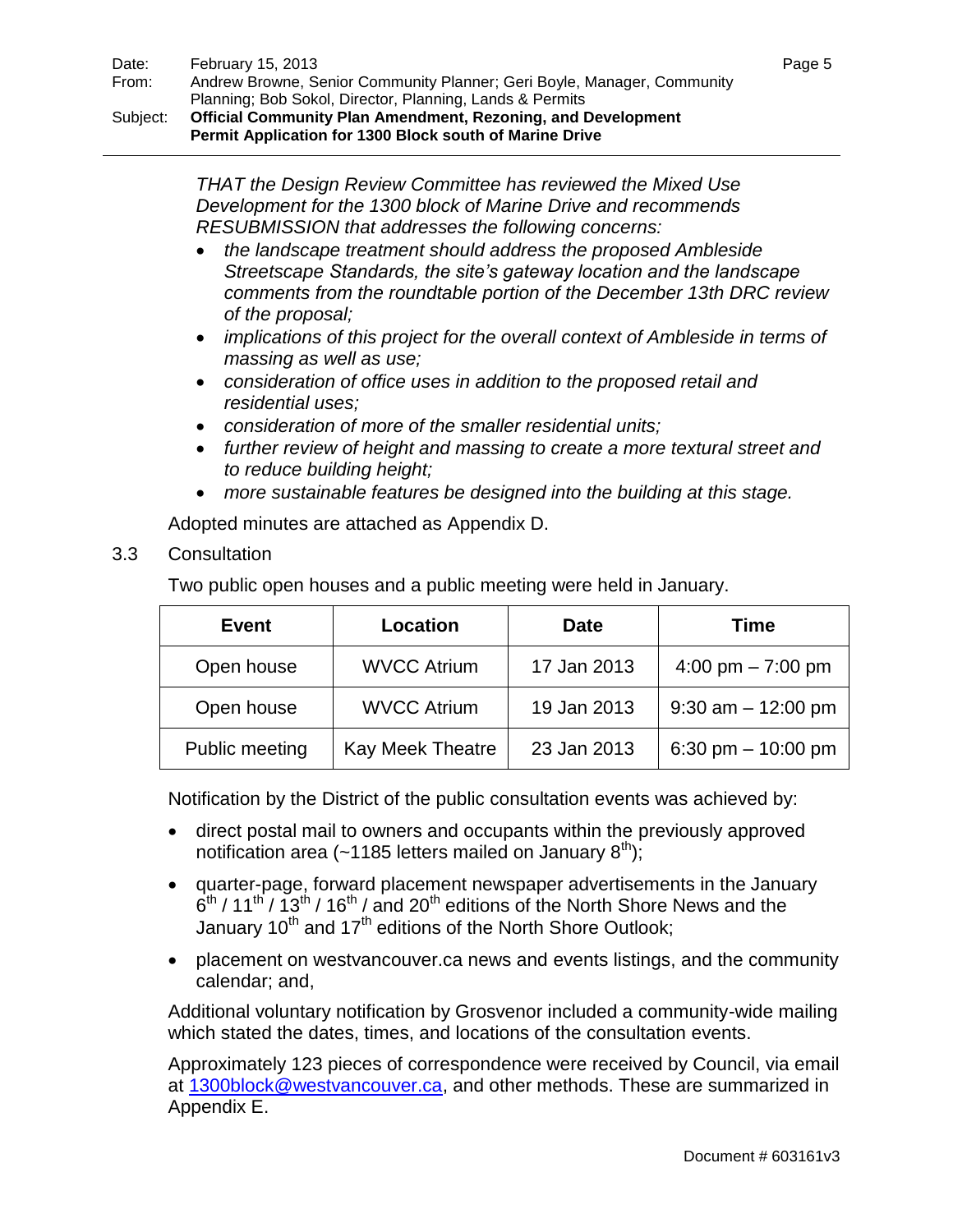Questionnaires were made available at all events and at the Planning counter, as well as in PDF form at [http://westvancouver.ca/1300block,](http://westvancouver.ca/1300block) and completed questionnaires were accepted at the events, by hand delivery, email, and fax. A total of 384 completed questionnaires were received, and a summary of responses are attached as Appendix F.

Broadly speaking, community consultation indicates a range of opinions are held and that no one position stands in clear majority. However, significant shared ground would appear to exist on most issues.

Approximately 55% of respondents were Ambleside residents or businesses, and approximately 40% were West Vancouver residents living outside Ambleside. In general, Ambleside residents were more likely than other respondents to oppose the proposed building height and were less likely to believe that the project would help to revitalize Ambleside.

Overall sentiment toward the potential for revitalization, the terraced building form, the mid-block galleria, and the  $14<sup>th</sup>$  Street festival space was positive, while overall opinions were more split on the issue of building height, residential unit mix / size, and public art preferences. Additional public parking was far and away the most valued potential community amenity.

#### 3.4 Conclusion

Based on a combination of community feedback, Design Review Committee feedback, and staff review, it is recommended that the applicant work with staff to pursue revisions to the proposal as follows:

- (a) A reduction of approximately 9 m (30 ft) in the maximum overall building height through a combination of measures such as reduced floor to ceiling height, reduced number of storeys, and treatment of rooftop equipment;
- (b) Further design development to create an attractive fifth (rooftop) elevation using a combination of measures such as minimizing rooftop equipment, using elevators with small overruns, and concealing the equipment within the uppermost storey;
- (c) Further design development to introduce architectural distinctness between the west and east buildings;
- (d) Landscaping and public realm revisions consistent with the Ambleside Streetscape Standards;
- (e) Design modifications which reinforce  $14<sup>th</sup>$  Street as the principal public space, including public realm treatment consistent with the Ambleside Streetscape Standards, and improved building permeability facing 14<sup>th</sup> Street through measures such as storefronts, doors, restaurants, patios, and awnings;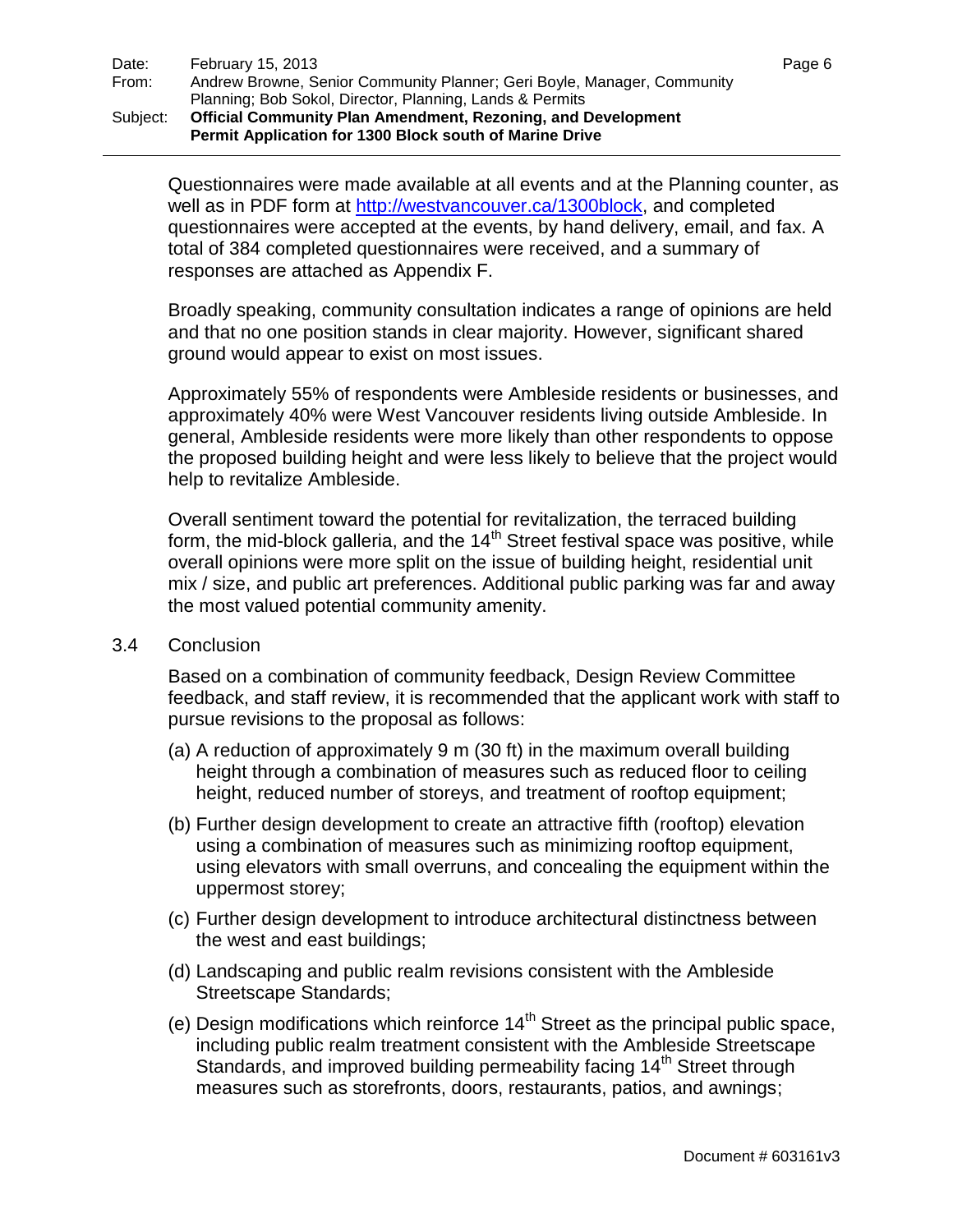(f) Updates to the Bellevue Avenue cross-section including the provision of parking on the north side and potential changes to the location of separated bike lanes and public art;

- (g) Consider a reduction in average residential unit size;
- (h) Consider inclusion of office space as a  $2^{nd}$  storey land use;
- (i) Consider additional public parking (on- or off-site) as an anticipated component of a possible Community Amenity Contribution; and,
- (j) Various architectural refinements intended to reduce building bulk and sense of horizontality (e.g. cut back overhangs, reduction in number and extent of concrete slab extensions, etc).

In addition to the noted revisions, additional background material will be requested and available for Council review when staff reports back (e.g. additional section drawings, shadow studies, and view analyses).

### **4.0 Options**

#### *(as recommended by staff)*

A. Direct that the applicant work with staff to pursue revisions to the proposal as described in the report dated February 15, 2013;

#### *(or, alternatively)*

- B. Direct that staff bring forward draft bylaws and a draft development permit package for Council consideration based on revisions to the proposal as described in the report dated February 15, 2013;
- C. Direct that staff pursue additional and/or modified revisions to the proposal (to be specified);
- D. Request additional information (to be specified); or,
- E. Reject the application.

Author

Andrew Browne

Appendices:

- A Ambleside "Puzzle"
- B Official Community Plan excerpts related to Ambleside
- C Context Plan
- D Excerpt of December 13, 2012 meeting minutes of Design Review Committee
- E Correspondence summary
- F Questionnaire summary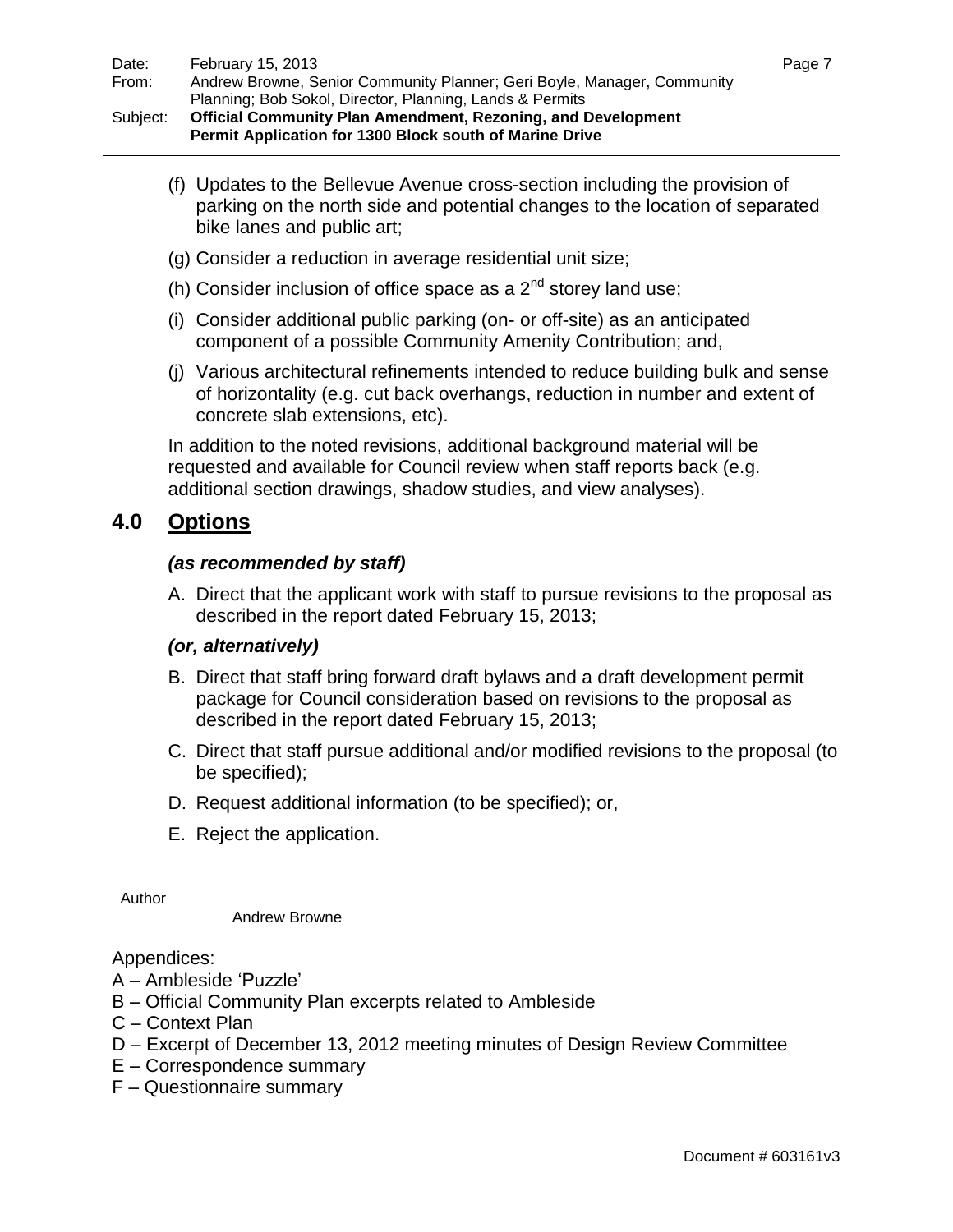## **APPENDIX A**

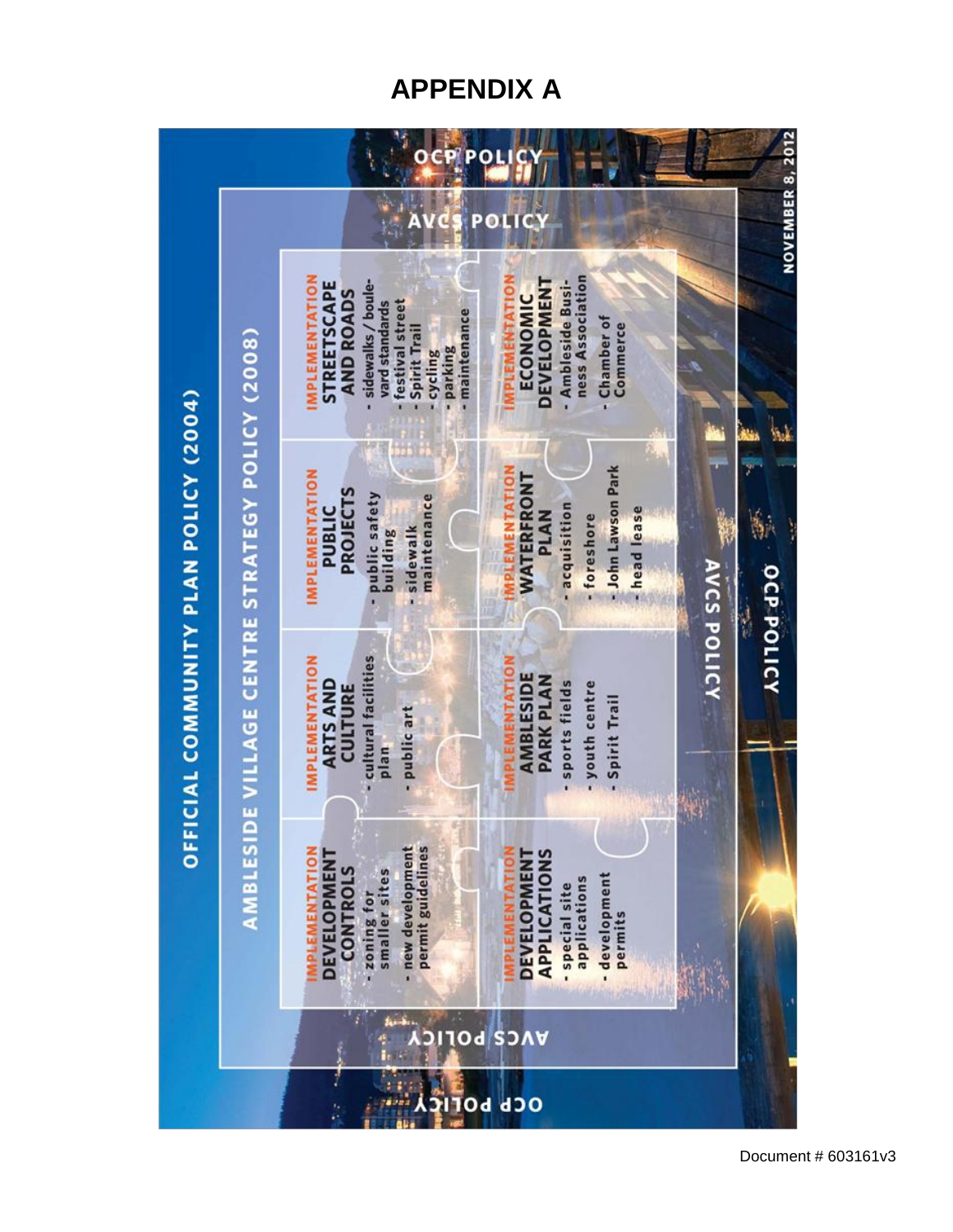## **APPENDIX B OCP excerpts related to Ambleside**

**Policy BF-C 2:** Support the commercial centres by encouraging residential uses.

 Encourage mixed commercial/residential development within commercial areas while retaining commercial frontage at street level where appropriate.

**Policy BF-C 3:** Enhance Ambleside Town Centre as West Vancouver's recognized Town Centre.

#### **Policy BF-C4: Consider buildings over four storeys on three special sites along Marine Drive – 1300 block south, 1400 block north, and 1600 block south.**

- The size and configuration of these larger sites can provide greater design opportunity, and flexibility to consider proposals with varying height is considered to be in the public interest.
- Notwithstanding building guidelines applicable in Ambleside, buildings on these special sites shall remain at two storeys as provided for in the zoning bylaw and increases in height would be considered as part of a rezoning application for specific site development.
- Any such application shall include an illustration of the development that could occur within the same four storey height and Floor Area Ratio of 1.75 that could be approved on sites elsewhere in Ambleside. A process of preliminary evaluation of the development proposal in comparison to this standard shall occur involving the local residential and business community and advisory committees of Council. Based upon that preliminary assessment, Council will decide whether to proceed with further review and formal consideration of bylaw amendments and development permits.
- Height in excess of four storeys would only be considered if it resulted in a superior building and site design, including increased open spaces or public squares, walkways and enhanced view corridors. A variation in FAR above 1.75 would only be considered in relation to offsetting the cost of providing assets such as community space for an art gallery, civic meeting space, additional public parking and rental housing.
- The site specific public amenity contribution for inclusion in the new zoning would be negotiated as part of the application.

**Policy BF-C 4.5:** Enhance Ambleside Town Centre's sense of place and uniqueness, including its growing role as a home for civic and cultural activities.

 Provide multiple opportunities for community meeting places and the use of streets and plazas as venues for civic events, including extended open spaces and landscaping on 14<sup>th</sup> Street and 17<sup>th</sup> Street below Marine Drive and civic spaces on the larger special development sites identified in Policy BF-C4. Such civic streets would be beautified and provide visual connections to the waterfront recreation and cultural facilities, but remain as normal traffic streets except for occasional community events. Access and use of adjacent private lands would form part of negotiations during rezoning applications.

**Policy BF-C 4.6:** Strengthen the connections between the waterfront and the Town Centre, with increased cultural and recreational activity and stronger functional links.

 Encourage commercial activities on the north/south streets to increase pedestrian interest and activity, and to draw people both from the waterfront and down to the waterfront

**Policy BF-C 4.8:** Provide street design improvements and parking facilities that complement and enhance the Ambleside Town Centre.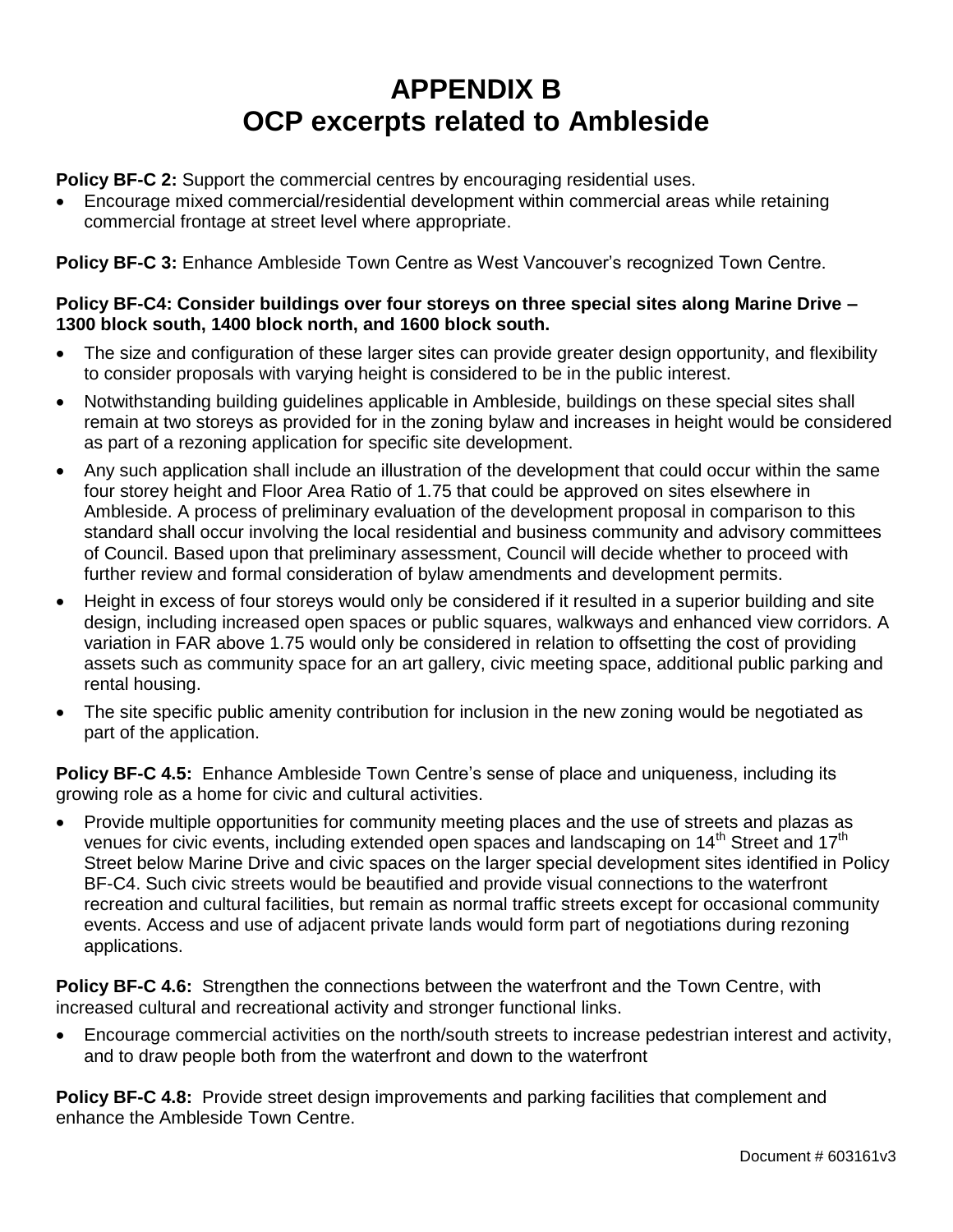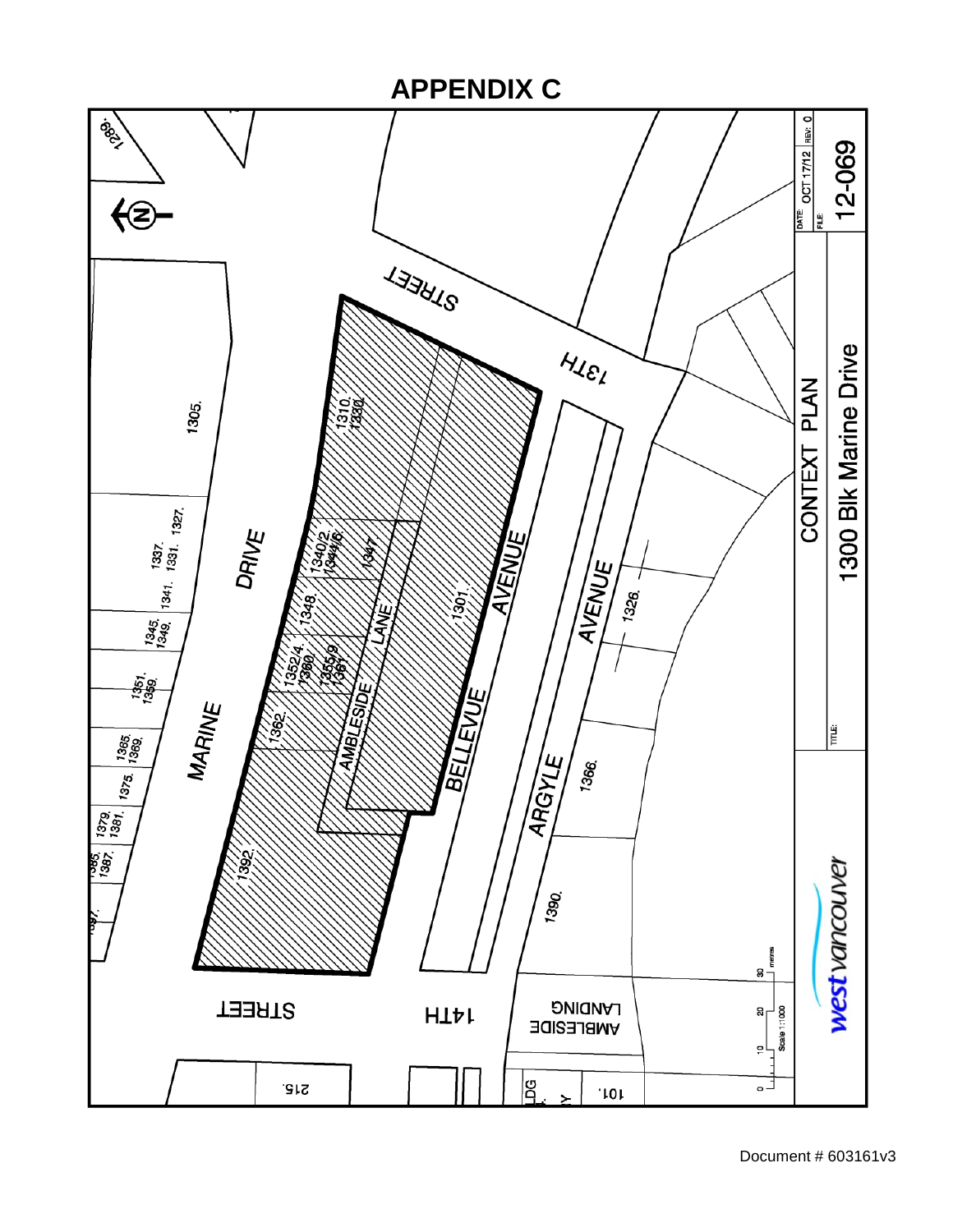## **APPENDIX D**

**Excerpt of December 13, 2012 meeting minutes of Design Review Committee**

#### **4. APPLICATIONS FOR CONSIDERATION:**

#### **4.1 GROSVENOR CAPITAL CORPORATION, 1300 BLK MARINE DRIVE, MIXED USE DEVELOPMENT FILE: 1010-20-12-069**

#### **Background:**

Andrew Browne advised that a comprehensive application has been received for an OCP amendment, Rezoning, and Development Permit for the entire site. Proposal is for 2 buildings, mixed use with commercial at grade and residential above, buildings joined by underground parkade. 8 storey western building and 7 storeys eastern building with 23 store fronts and 88 residential units proposed.

#### **Project Presentation:**

James Patillo, Senior Vice President of Grosvenor Capital Corporation, started the presentation. He provided background on the potential and importance of the site (between the Ambleside commercial area and Ambleside park), community engagement (Ideas Fairs) and consultant teams that have brought them to this design.

Architect James Cheng introduced project team. Using power point presentation and model the architect went over the design rationale and addressed view impacts to the site. Design concept included:

- $\bullet$  14<sup>th</sup> Street festival plaza, street can be closed for events for use of whole space.
- Marine Drive doubled setback from street to storefront to open up pedestrian realm with series of mini plazas to keep the village scale
- Provided covered galleria space (glass roof allows natural light), will provide view through galleria to water, materials to include wood trusses in combination structural steel.
- Proposing to raise Bellevue street level roughly even with adjacent railbed for better view of water from public realm and to minimize grade difference from Marine Drive to Bellevue.
- Art engagement, recognize that community strongly supporting art and culture intent to tie all together by linking Ambleside as a walkable area to enjoy public art.
- After analysis study of street grid and building orientation, settled with orientation that relates to 14<sup>th</sup> and Marine Drive and allows more public space on Marine.
- Terracing form, looked at inspiration from west coast modern design examples, see roofs as extension of green space and tie into lawns approaching from Ambleside and an extension of the park.
- Terracing manages to preserve most views from residential housing behind and minimize sun impact.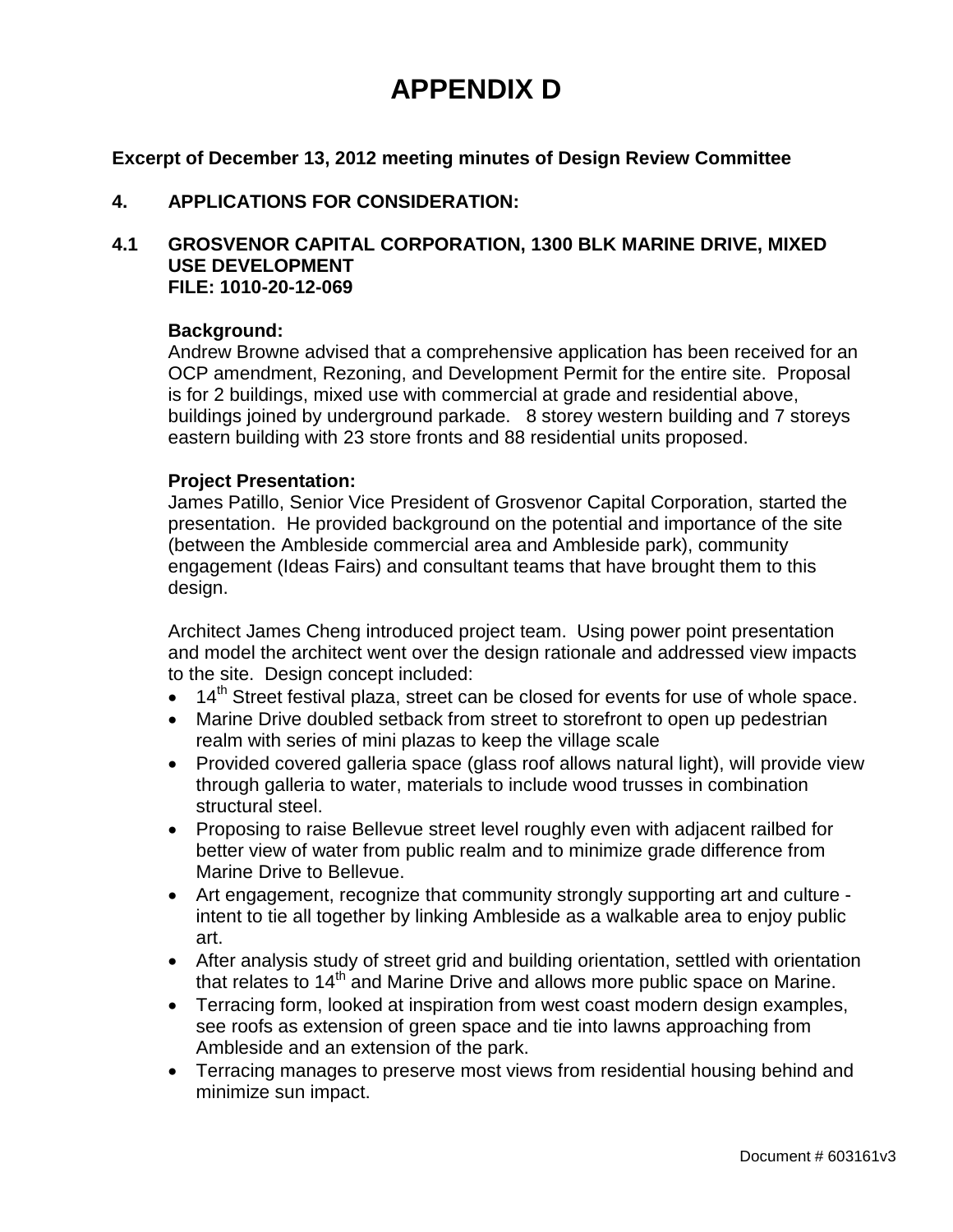### **Committee Questions:**

The Committee"s questions, with the applicant"s response in *italics*, included the following:

- In original Ambleside Working Group one thing identified was the importance of having office use in this block? *Not included at this time, but maybe an option for this project.*
- How do you address verticality and separation along Marine from streetscape perspective? Ambleside Village made up of small modules, try to repeat rhythm from pedestrian view but from distance create horizontal green plane to break down massing. *Trying to work with two scales, vertical pacing of storefronts and horizontal planes above.*
- How did you come up size of residential units? *Want to provide diverse mix, based on research and demand, targeting West Vancouver residents wanting to downsize from home to larger space condo units. Smaller units will be on north side and larger units on upper floors and south facing units. Researched existing unit sizes in Ambleside, downsizers not finding enough units in Ambleside, moving to Coal Harbour instead, losing those members of community.*
- Is there a planting or grading plan? *Not as yet.*
- Any submission on how raising Bellevue integrates in long term. *Railway track crossing already raised, to address climate change want to set building and mechanical room above flood grade line. Raising Bellevue subject to approval by railway, in progress.*
- How high are units" ceilings? *10 feet clear, 11 feet 6 inches floor to floor.*
- Have you considered other forms of development for this block? *Ambleside Guidelines emphasized pedestrian interest and viability; create critical mass and enough retail to encourage pedestrians to gather. Not enough vibrancy from, for example, townhouse frontage.*
- Raising grade between railroad track and building, what happen on western end? *Drops down to meet grade, eastern end already raised – will taper.*
- Relationship to OCP creating precedent with this building, what are implications? *Staff pre-identified 3 special sites that could be candidates for increased height and density if provide benefit to community. This is one of those 3 sites, so precedent is limited.*
- Higher density based on providing community amenity, what are you giving community to balance higher density? *The art pieces provide a connection is an extension of the Ambleside area. [Staff – a variety of amenity options are available and it is premature to specifically identify these, as public input in January will help determine which benefits are preferred.]*
- Paving patterns have inconsistency in banding, explain what rationale is? *Concrete with score jointing trying to reflect geometry paving pattern and tie into project. Arises from curbline and building line diverging as Marine Drive curves slightly northward near 13th Street, and from 14th Street not being perpendicular with Marine Drive. Tried to adapt to curve with bands that were perpendicular to curb (fans out).*
- Why cherry street trees? *As they were already on street want to keep with existing, but happy to follow guidelines and propose alternate trees.*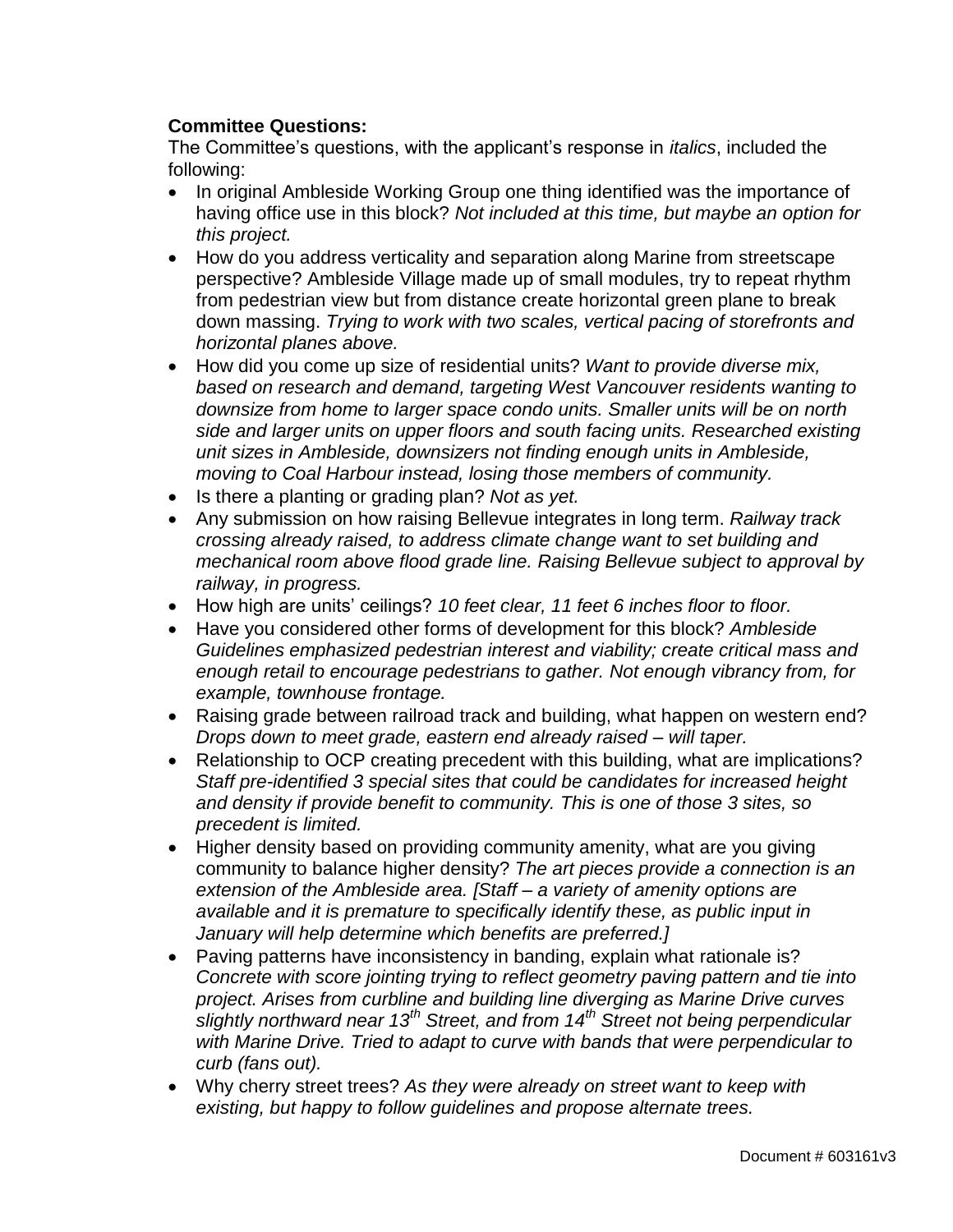- What are materials on street level? *Use natural materials, stone, glass and concrete, to keep at a human level introducing more wood at street level.*
- On Marine, is there room for outdoor cafe seating, retail display, etc? *Narrowest point is 16 feet wide, so yes, should be room.*
- Have you looked at varying facade in massing and breaking up street? *It is broken down into sections, none bigger than 30 ft. with window bays for store modules. Have canopies over street for continuous weather protection on Marine, and retractable awnings on Bellevue.*
- Sustainability in project? *Aiming for LEED Gold, including deep overhangs on south side, green roof, storm water rain gardens, planting in tree pockets, through ventilation for indoor outdoor relationship. Aiming for more passive than active.*
- Have you consider solar element into roof? *Could consider using as frame for south side of penthouse.*
- When look at elevation, building appears all glass, how does this relate to the new building code? *What shown is a curtain wall, solid panel insulated spandrel with glass in front, we can reduce window exposure to meet energy requirement.*
- Bellevue being raised to rail height, or Marine Drive height? Will be roughly same elevation as railbed, but still lower than Marine Drive.

#### **Committee Comments:**

- Transportation reports tend to each have different but defensible assumptions. I would use different pass by trip numbers, slightly different results but recommendations at end will be still be the same. In report left turn lanes specified at Marine and  $15<sup>th</sup>$ , in Ambleside Area Revitalization anticipate bump outs for bus stops at these corners, need to clarify. Reference to future option to relocate railway crossing at  $13<sup>th</sup>$ , initial preference to keep it where it is.
- Development seems well thought out but think it is way too dense and too big a mass for entrance into Ambleside, 7-8 storeys is out of scale almost looks like a ship, feel it should be at most 4 or 5 storeys. Concern about size of units, stated units for downsizing, feel 2500-3500 sq. ft. far too large to keep people to stay in West Vancouver in retirement age. What is objective of these units is it to downsize or just to create real high end units. Like to see smaller units and more of them. Residential component is smallest generator of traffic generation, could have dozens more units and basically no impact on traffic. Concerned about the precedent of this building for the rest of Ambleside.

*At the January 24, 2013 Design Review Committee meeting an amendment to the December 13, 2012 minutes was made to add the underlined words indicated above.*

 Great presentation, clear and legible. If building a true mixed-use project you should have some office, but would not allow at-grade office to displace more active retail uses. This site such a pivotal site, can accommodate more than "normal". 6 storey building would be supportable architecturally in terms of massing and traditional streetscape height. Community amenity is important to define and to be as upfront as possibly can, Copeland art and mid block connection is great, less comfortable with paintings in residential lobby. Opportunity for a wider mix of housing type and sizes and more affordable types of housing. In examples you show traditional streetscapes such as Santana Row but this has no relationship with this building and caution how you use these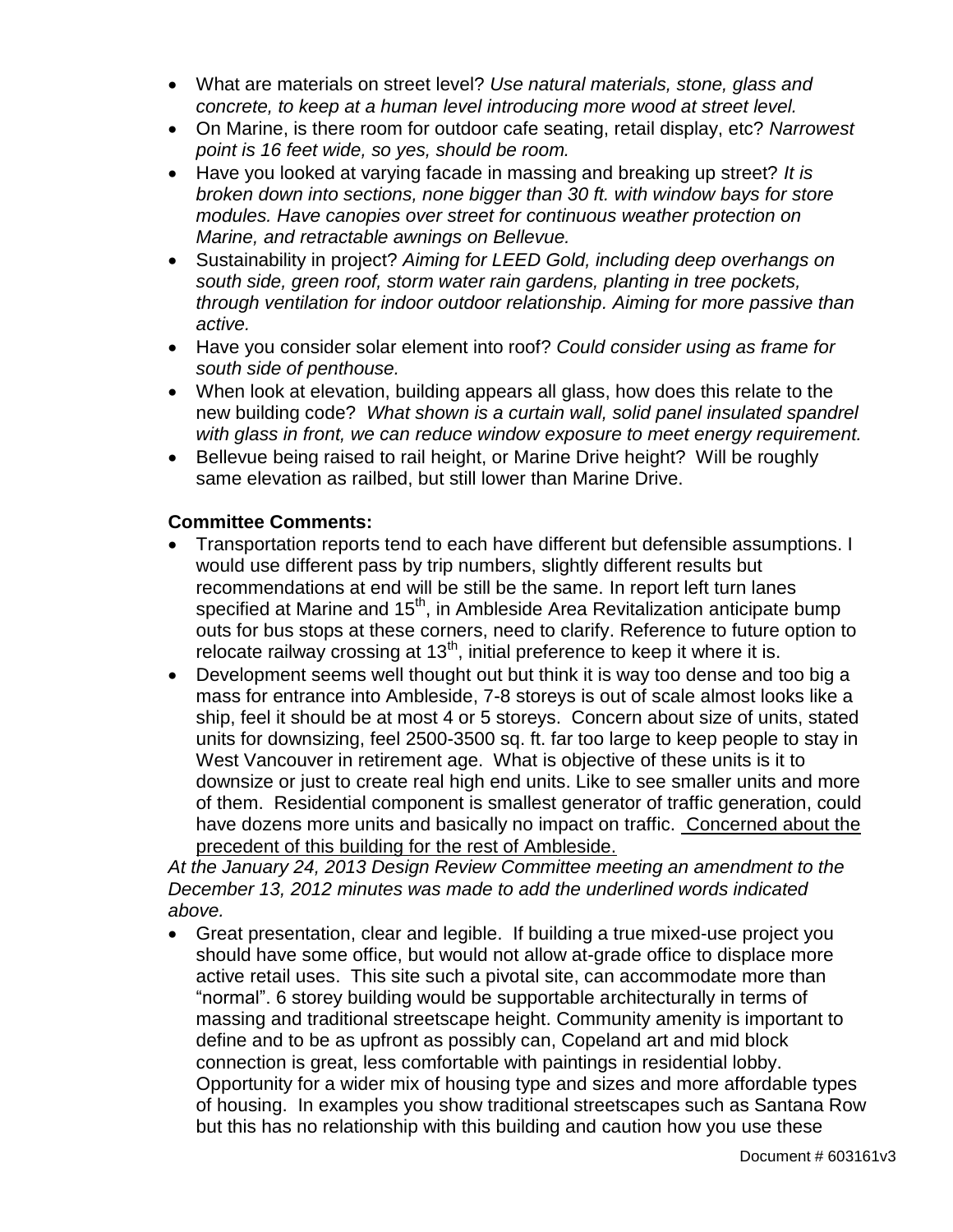images. Biggest issues architecturally is streetscape along Marine and Bellevue there are no individual facades on shops, it is effectively an "outdoor mall" with identical storefronts. The first 15 ft. of the building is where you fail or succeed; building needs more opportunity to get away from horizontality, more vertical blocking and variation of facade. Ambleside composed of small modular buildings, feels this is a complete departure from community and be not well served by having that expression here. Curtain wall becomes a non residential feel; building should have solar already included on a building of this scale and importance in community.

- Feel that unit mix under-represents smaller units (under 1500 sq ft), especially on the south side. Massing is problematic, partially due to horizontal nature of building starts to look like a cruise ship, like to see more verticality. Gateway element is missing. Covered atrium need to address planting. Paving bands problematic, prefer to see more random pattern, broken free of the building grids. Bollards on  $14<sup>th</sup>$  street replace with curb. Prefer to see lawn removed on  $14<sup>th</sup>$  as makes unusable as Festival Street; hardscape is essential. Plant images and street trees seem unsuitable for location, like to see plant colours proposed in planting plan. Elevator core no problem with it protruding through roof and don"t mind idea of raising Bellevue up, but don"t understand implications. Successful programming of galleria will be dependent on what goes in there. Would like to see services that could service the beach and park users.
- Appreciate this approach to development, like way building stacks and reflects a similar design concept from Evelyn Drive. Think can set a good architect precedent but have to be careful, feel large lack of information missing on overall large scale planning concept, how it is going to fit and what is going to happen in other blocks, what OCP calls for, have to think bigger and from urban plan point of view. Need to know why it is important to go up 8 storeys, feels right but looking at this in isolation. 11ft. 6" floor to floor height is large for an apartment building, 123 ft. at peak is equivalent to a 12 storey building in conventional terms, understand trying to mitigate height by stepping and setting back but Wetmore development shows need to watch height that close to the street. Need a view study down Marine Drive. Love greenery and planters at each terraced level, but question how received when looking out from units with 2 ft. high hedge in front of view (will they last?). Overall, need less "what" and "how", more "why".
- Commend presenters on different, iconic building form proposed for a key site. Having analysis of view down Marine Drive important. See terracing on south side, but wondered about transition to urban at north. Height really key to community amenity discussion, we"ll get there as public discusses amenities. Keep clear access to pier, 14<sup>th</sup> St festival plaza should not include grass; overall project needs to follow more closely the Ambleside streetscape plan. Street trees need to make more of a vertical statement, like seating and keeping openness so doesn"t block corridor, need to revisit varieties of plants and trees. Bellevue wondered about parallel parking on both sides might work better and makes more of an urban statement. Feel paving banding is odd. Like having public art at corners and at galleria but nothing shown at the corner of  $13<sup>th</sup>$  and Marine, there should be an iconic statement if not with the building at least with art. Like the scale of the galleria, width and height gives character. Grade change worry about transition, should be gently sloped.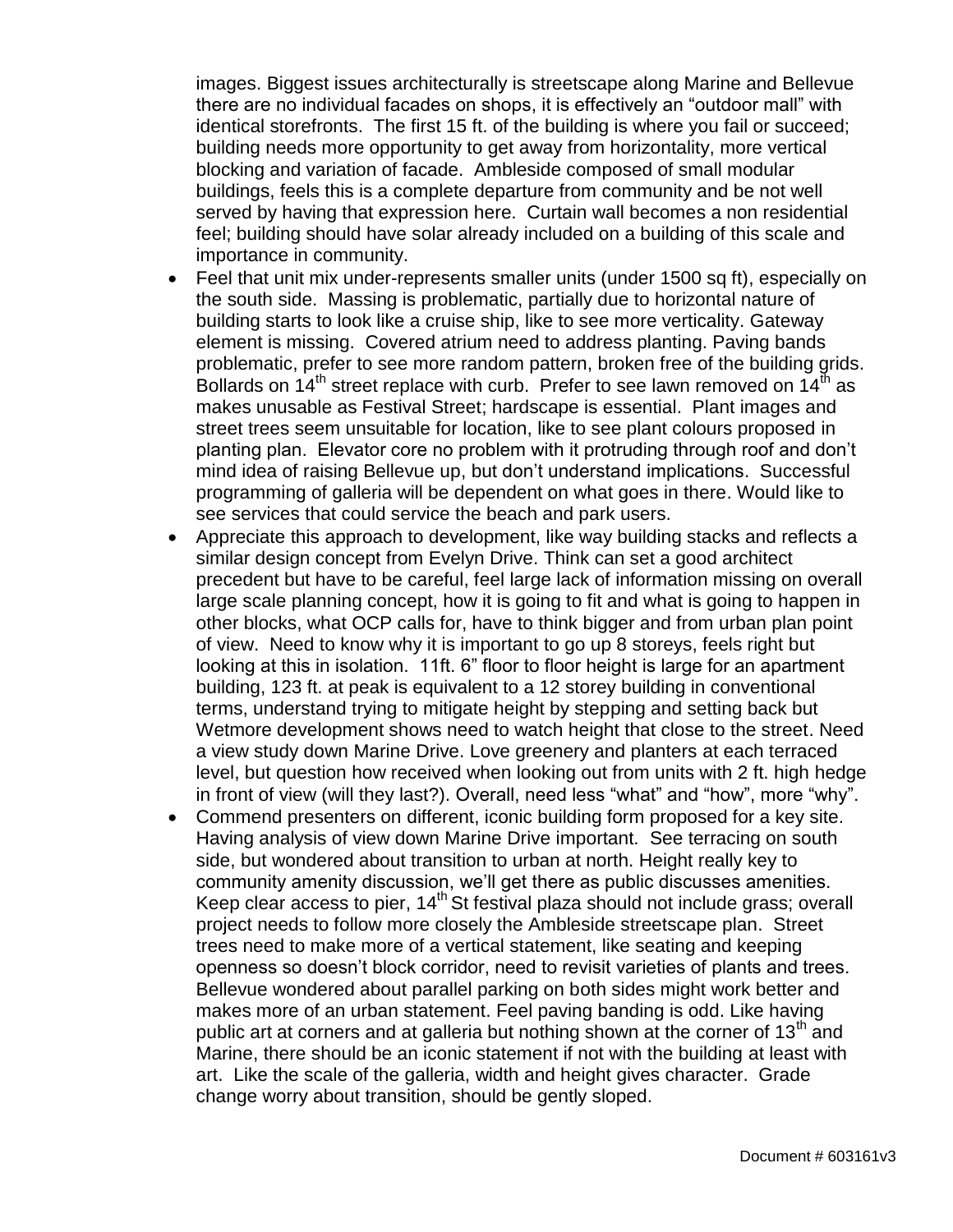- Thanks applicant for a clear presentation and process to get to where you are. This is not housing opportunity for any but a select few, may end up with empty units, and doesn"t create community. Agree with other members commenting about the need for office use within the project. Look at massing, appreciate that 1 block long project is hard, but horizontality emphasizes the 1 project look and is too relentless – needs more of a sense of fabric and texture and materials. Residential does not read that well when all glass, having glass with wall behind not the best way to be sustainable. Appreciate ideas of green being brought in but more thought on solar technology should be included. Massing needs to fit more in village context with a mix of housing types, affordability and uses. This is a substantial part of Ambleside and it needs to have less uniformity of look. Gateway corner does not read as a welcome to West Vancouver.
- This sets a precedent and important to think about this in overall context of Ambleside and not just this site by itself. On Bellevue, could move angled parking to north side and move public art site to north side.

#### **Resolution:**

It was Moved and Seconded:

That the Design Review Committee has reviewed the Mixed Use Development for the 1300 block of Marine Drive and recommends RESUBMISSION that addresses the following concerns:

- the landscape treatment should address the proposed Ambleside Streetscape Standards, the site's gateway location and the landscape comments from the roundtable portion of the December 13th DRC review of the proposal;
- implications of this project for the overall context of Ambleside in terms of massing as well as use;
- consideration of office uses in addition to the proposed retail and residential uses;
- consideration of more of the smaller residential units;
- further review of height and massing to create a more textural street and to reduce building height;
- more sustainable features be designed into the building at this stage. **CARRIED**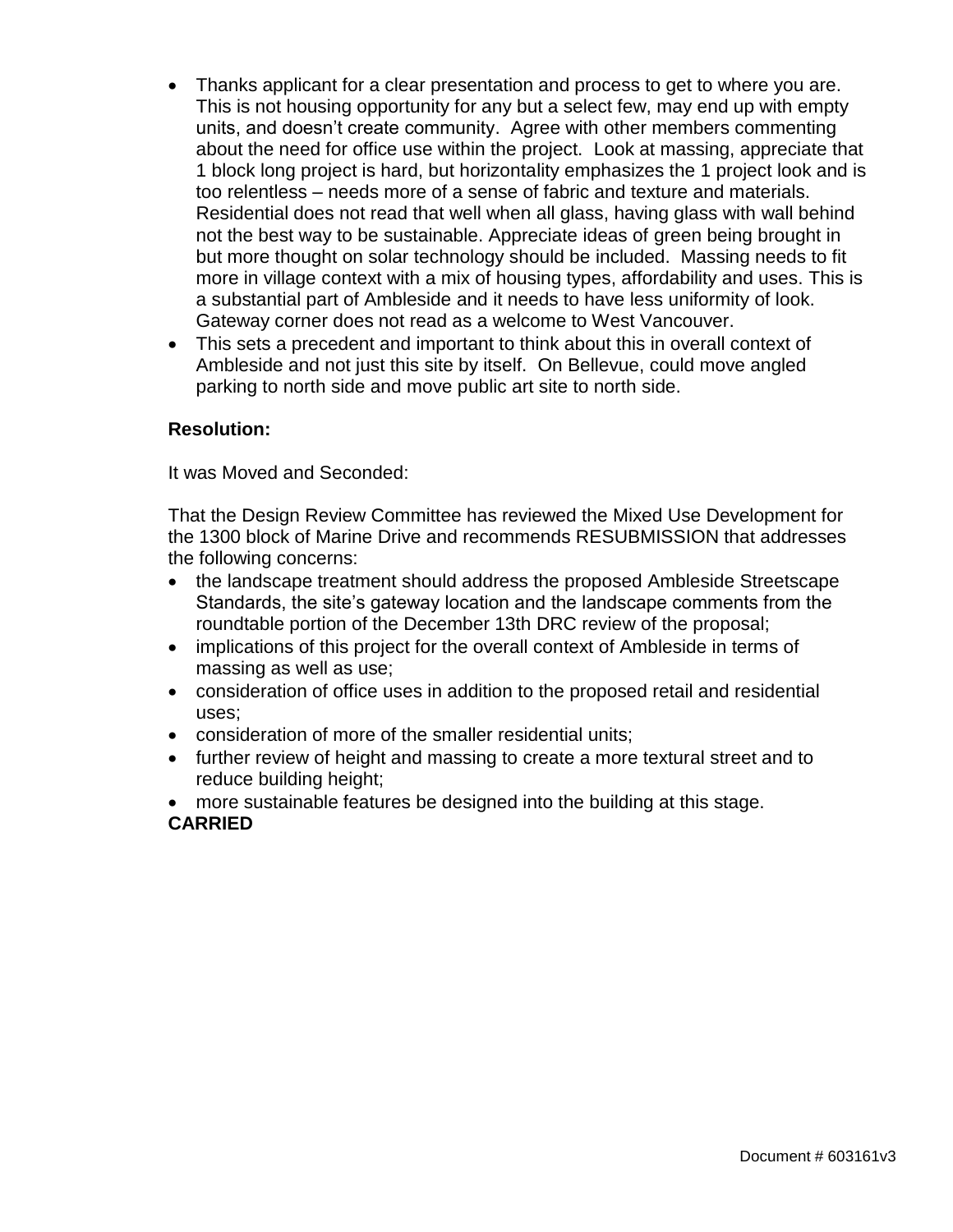## **APPENDIX E**

## **Correspondence summary**

Approximately 123 pieces of correspondence were received by Council, via email at [1300block@westvancouver.ca,](mailto:1300block@westvancouver.ca) and other methods.

| <b>General Sentiment</b>                                                                                                                                                                                                       | # of Mentions  |
|--------------------------------------------------------------------------------------------------------------------------------------------------------------------------------------------------------------------------------|----------------|
| Support                                                                                                                                                                                                                        | 55             |
| Opposition / Non-support                                                                                                                                                                                                       | 49             |
| Project will bring about positive and much needed change / Provides vision<br>for Ambleside / Revitalization / Positive impact / Increased business for<br>Ambleside / Financial benefit / Connects commercial with waterfront | 46             |
| Keep to 3 or 4 storeys / Follow OCP / No special sites                                                                                                                                                                         | 35             |
| Good design / Beautiful, exciting, lovely, modern, person friendly design /<br>Like James Cheng's work on terracing and tiering of building                                                                                    | 29             |
| Lose village atmosphere and beauty of seaside location                                                                                                                                                                         | 24             |
| Good density / Green / Pedestrian and bike friendly / Mixed uses positive /<br><b>Height OK</b>                                                                                                                                | 23             |
| Blocks light and views / Too big / Out of scale / Demonstrate height                                                                                                                                                           | 22             |
| Don't sell public land / Lease / All about public safety building                                                                                                                                                              | 18             |
| Like the covered galleria                                                                                                                                                                                                      | 11             |
| Ambleside needs something, just not this                                                                                                                                                                                       | 9              |
| Bad design / Ugly / Bad for environment (big units)                                                                                                                                                                            | 9              |
| Good consultation and engagement / Good developer                                                                                                                                                                              | 8              |
| Sets precedent                                                                                                                                                                                                                 | 8              |
| Good gateway entrance to Ambleside                                                                                                                                                                                             | 6              |
| Just for the wealthy / Not affordable                                                                                                                                                                                          | 6              |
| Increased traffic and noise                                                                                                                                                                                                    | 5              |
| Support art spaces                                                                                                                                                                                                             | $\overline{4}$ |
| Need more parking                                                                                                                                                                                                              | $\overline{4}$ |
| Increases tax base / Helps pay for public safety building                                                                                                                                                                      | 3              |
| Already have art spaces in Ambleside                                                                                                                                                                                           | $\overline{2}$ |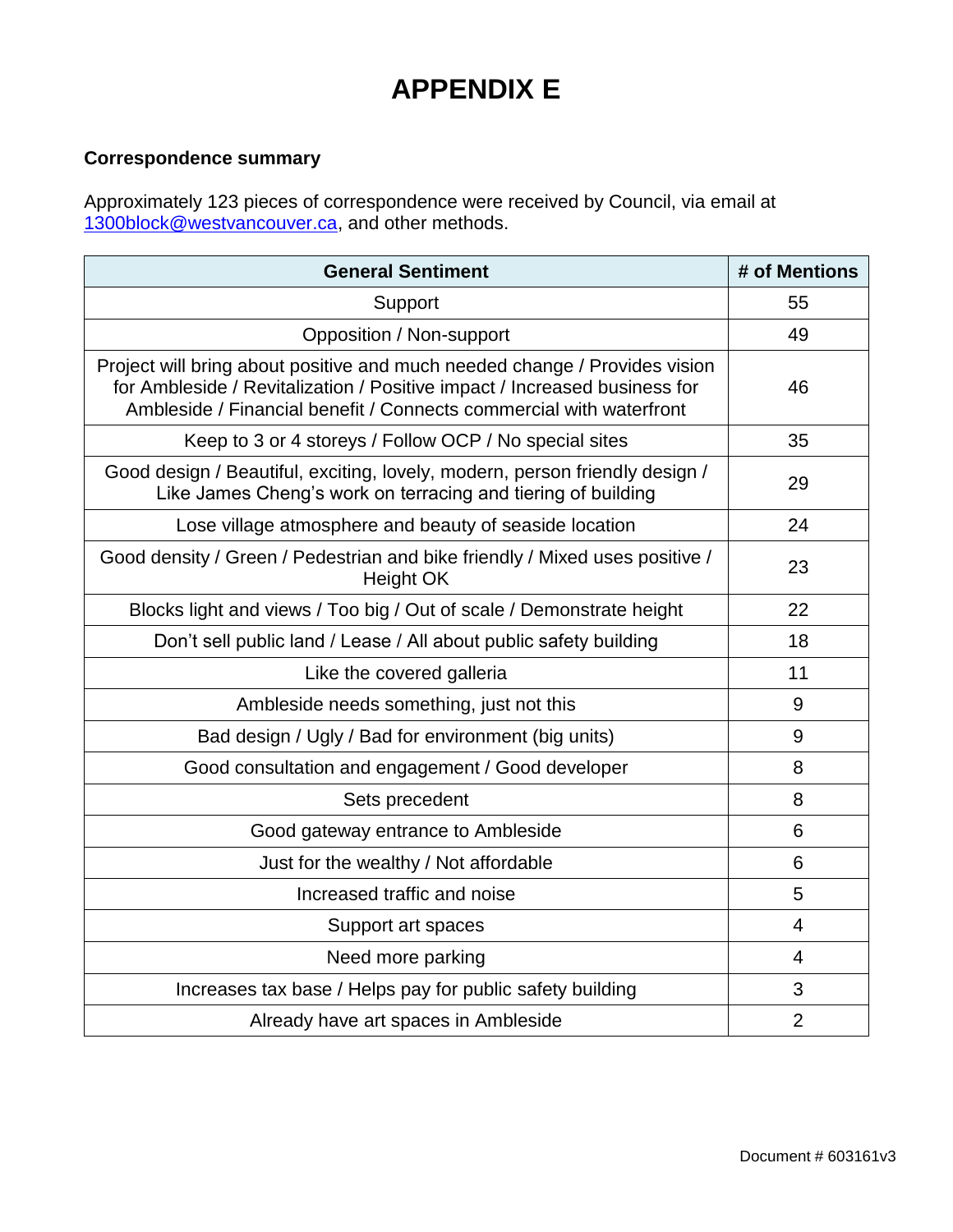## **APPENDIX F**

### **Questionnaire results [384 submitted]**

#### **1. Please tell us who you are. [415 responses – multiple selections were possible]**

| <b>Response</b>                                               | <b>Number</b> | <b>Percent</b> |
|---------------------------------------------------------------|---------------|----------------|
| Ambleside resident                                            | 206           | 49.6           |
| Ambleside business                                            | 18            | 4.3            |
| <b>West Vancouver</b><br>resident living<br>outside Ambleside | 163           | 39.3           |
| Other                                                         | 28            | 6 7            |

**2. Do you think this proposal for the redevelopment of the 1300 block Marine Drive will help to revitalize Ambleside's commercial area? [377 responses]**

|                                       | <b>Ambleside responses</b> |                | <b>All responses</b> |                |
|---------------------------------------|----------------------------|----------------|----------------------|----------------|
| <b>Response</b>                       | <b>Number</b>              | <b>Percent</b> | <b>Number</b>        | <b>Percent</b> |
| Yes                                   | 106                        | 51.2           | 234                  | 62.1           |
| <b>No</b>                             | 62                         | 30.0           | 85                   | 22.5           |
| Don't<br>know/<br>Too early<br>to say | 39                         | 18.8           | 58                   | 15.4           |

**3. Do you agree with the proposed building height? [375 responses]**

|                                       | <b>Ambleside responses</b> |                | All responses |                |
|---------------------------------------|----------------------------|----------------|---------------|----------------|
| <b>Response</b>                       | <b>Number</b>              | <b>Percent</b> | <b>Number</b> | <b>Percent</b> |
| Yes                                   | 65                         | 31.4           | 167           | 44.5           |
| <b>No</b>                             | 138                        | 66.7           | 194           | 51.7           |
| Don't<br>know/<br>Too early<br>to say | 4                          | 1.9            | 14            | 3.7            |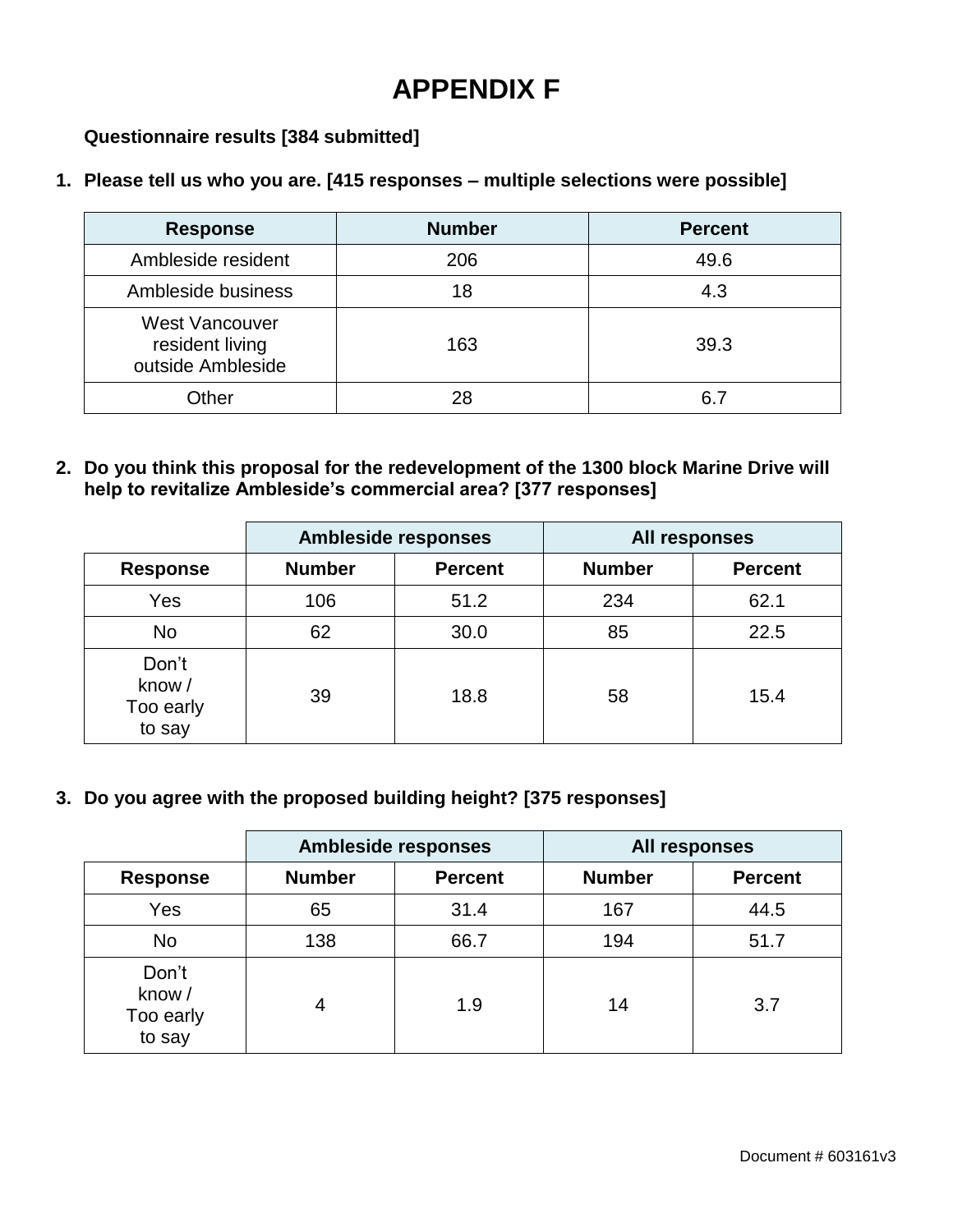| <b>General Sentiment</b>                                                                                                       | # of Mentions |
|--------------------------------------------------------------------------------------------------------------------------------|---------------|
| No written comments                                                                                                            | ~108          |
| 4 storeys                                                                                                                      | 106           |
| 2-3 storeys                                                                                                                    | 65            |
| 5-6 storeys                                                                                                                    | 62            |
| More height / Additional height and point tower is<br>preferable / Various answers including 10-18 storeys and<br>100-200 feet | 56            |
| 7-8 storeys / As proposed                                                                                                      | 40            |
| As per OCP / As per bylaws                                                                                                     | 14            |
| Preserve "village character"                                                                                                   | 7             |
| Reduce mass / Not to obstruct views                                                                                            | 6             |
| Ceiling height should be lower                                                                                                 | 4             |

**4. What height would you support? Why? [~276 write-in responses]**

**5. The proposed building is terraced at the east and west ends, so as to reduce the building bulk and minimize view impacts. Do you agree that this helps to reduce the building scale? [377 responses]**

|                                       | <b>Ambleside responses</b> |                | All responses |                |
|---------------------------------------|----------------------------|----------------|---------------|----------------|
| <b>Response</b>                       | <b>Number</b>              | <b>Percent</b> | <b>Number</b> | <b>Percent</b> |
| Yes                                   | 119                        | 57.8           | 259           | 68.7           |
| <b>No</b>                             | 68                         | 33.0           | 84            | 22.3           |
| Don't<br>know/<br>Too early<br>to say | 19                         | 9.2            | 34            | 9.0            |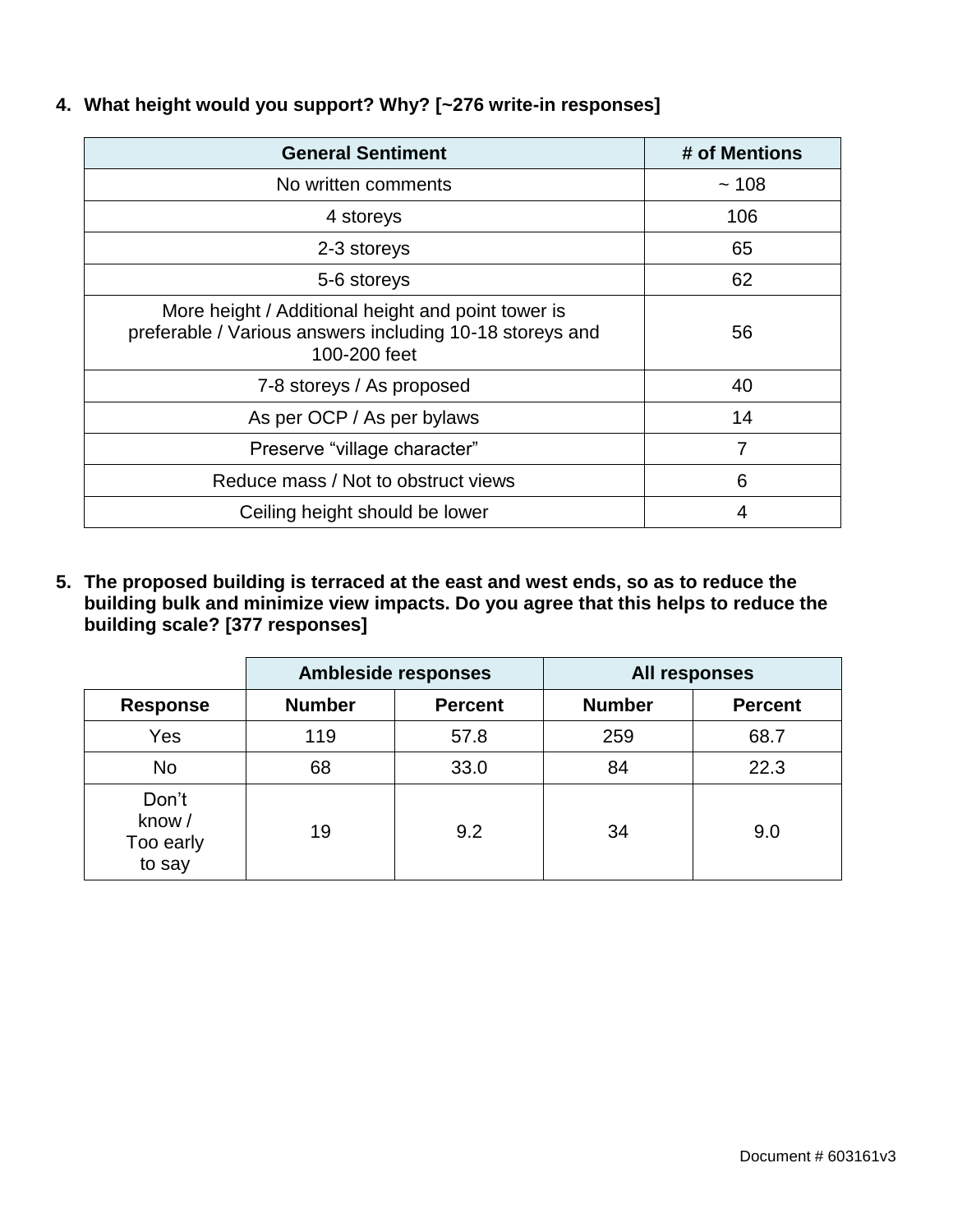**6. What are your impressions of the proposed mid-block, covered galleria? [370 coded responses and ~106 write-in responses]**

|                     | <b>Ambleside responses</b> |                | All responses |                |
|---------------------|----------------------------|----------------|---------------|----------------|
| <b>Response</b>     | <b>Number</b>              | <b>Percent</b> | <b>Number</b> | <b>Percent</b> |
| Like                | 135                        | 65.5           | 270           | 73.0           |
| Don't like          | 34                         | 16.5           | 42            | 11.4           |
| Too early<br>to say | 37                         | 18.0           | 58            | 15.7           |

| <b>General Sentiment</b>                                                                                                                                                                                                | # of Mentions  |
|-------------------------------------------------------------------------------------------------------------------------------------------------------------------------------------------------------------------------|----------------|
| No written comments                                                                                                                                                                                                     | ~278           |
| Lovely / Nice / We need space like this / Gorgeous / Very<br>well done / Excellent / Very attractive / Love it / About time!<br>/ Great addition to Ambleside / Looks amazing / Great idea<br>/ Responds to Ideas' Fair | 34             |
| Youth will gather, policing issue / Will be drafty / Too small,<br>narrow / Should not be covered / Ineffective visual break /<br>Will be empty / Pigeon control and how to clean                                       | 16             |
| Encourages movement / Encourages social interaction /<br>People friendly / Great pedestrian feature / Place making<br>opportunity                                                                                       | 13             |
| Like the glass roof / Good weather protection                                                                                                                                                                           | 12             |
| Focus should be 14 <sup>th</sup> St / Should be public RoW on title /<br>Wider! / Add more benches / Depends on programming &<br>maintenance                                                                            | 9              |
| Doesn't make up for proposal's negatives, height                                                                                                                                                                        | 9              |
| Canyon effect / Sides should step back                                                                                                                                                                                  | $\overline{7}$ |
| Sculptures block water view / Rocks obstruct and are not<br>art                                                                                                                                                         | 6              |
| Not necessary / Decorative / Ineffective / No purpose /<br>Nothing special                                                                                                                                              | 5              |
| Good visual break in project / works for phasing                                                                                                                                                                        | 5              |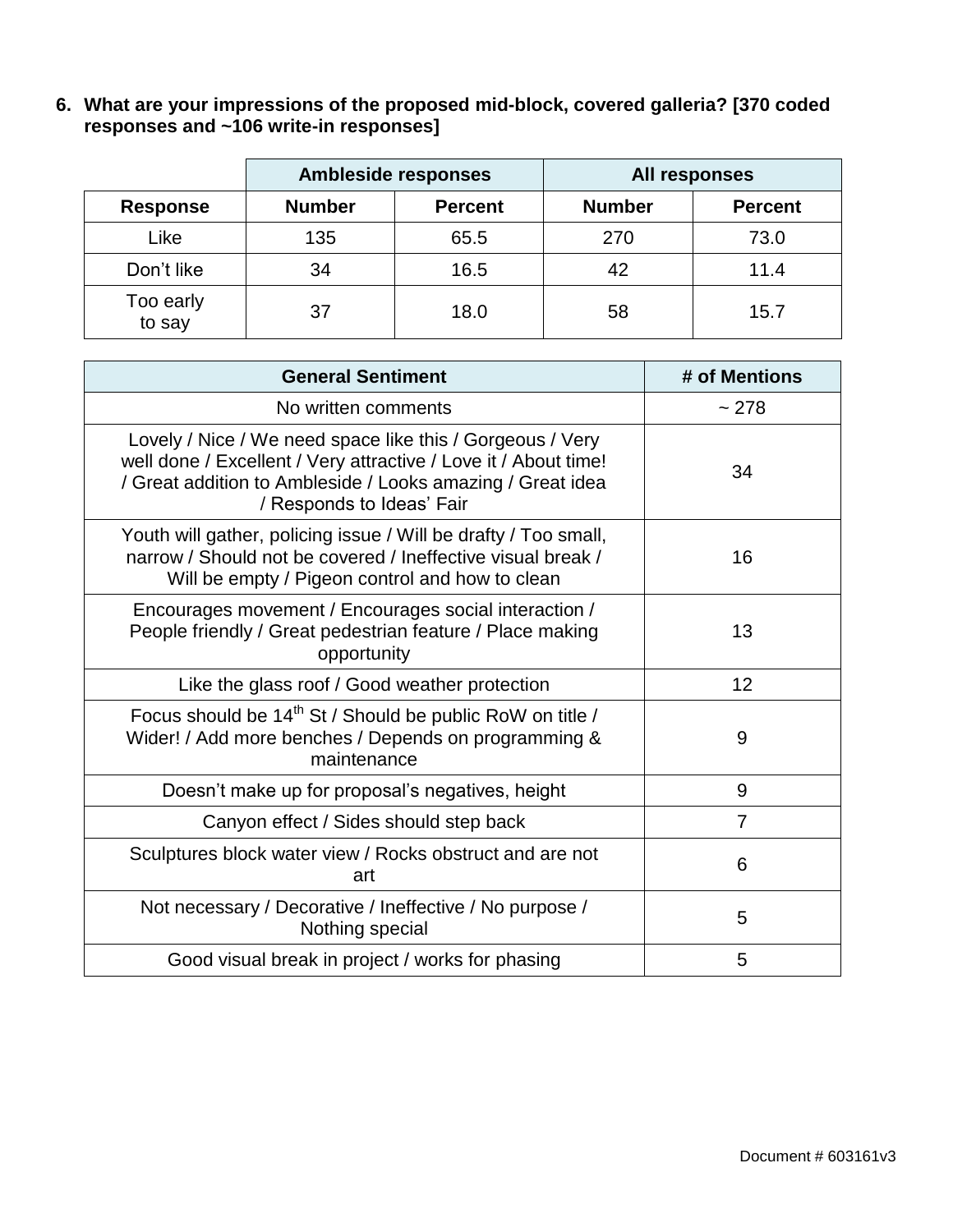**7. What are your impressions of the transformation of 14th Street into a festival street? [367 coded responses and ~96 write-in responses]**

|                     |               | <b>Ambleside responses</b> |               | All responses  |
|---------------------|---------------|----------------------------|---------------|----------------|
| <b>Response</b>     | <b>Number</b> | <b>Percent</b>             | <b>Number</b> | <b>Percent</b> |
| Like                | 127           | 62.0                       | 241           | 65.7           |
| Don't like          | 34            | 16.6                       | 46            | 12.5           |
| Too early<br>to say | 44            | 21.5                       | 80            | 21.8           |

| <b>General Sentiment</b>                                                                                                                                                                                 | # of Mentions |
|----------------------------------------------------------------------------------------------------------------------------------------------------------------------------------------------------------|---------------|
| No written comments                                                                                                                                                                                      | ~288          |
| Absolutely could work / Great idea / Sounds like fun / A<br>public commons / Best thing in WV in a long time / It is<br>what we need / Just make it happen / Get it done /<br>Supportive of open space   | 29            |
| Want more activity / Make it pedestrian only, full-time /<br>Connects waterfront pedestrians to Ambleside commercial<br>/ Pedestrian friendly / Encourages social interaction and<br>community spirit    | 18            |
| John Lawson Park & Ambleside beach provide ample<br>festival space already / Community centre is already our<br>"third place" / Not needed                                                               | 9             |
| What is a festival street?                                                                                                                                                                               | 8             |
| Concern with lost parking                                                                                                                                                                                | 6             |
| Too much traffic and noise from current festivals already                                                                                                                                                | 6             |
| Emergency vehicle access? / OK for part time use                                                                                                                                                         | 6             |
| Nonsense / Concept will fade, doesn't usually work / Dull,<br>very Canadian / Not worth impact of development /<br>Benefits developer only / Do a trial first, could be white<br>elephant like the clock | 5             |
| Can be festival street right now, was intent of 1980s<br>revitalization / Who is organizing festivals? / Relation to<br>17 <sup>th</sup> Street festival space?                                          | 4             |
| Farmer's Market has been a good fit here and works well /<br>Harmony Arts good example of what the heart of our<br>community should be                                                                   | 3             |
| Not wide enough / Too small for festivals / Wider setbacks<br>good                                                                                                                                       | 3             |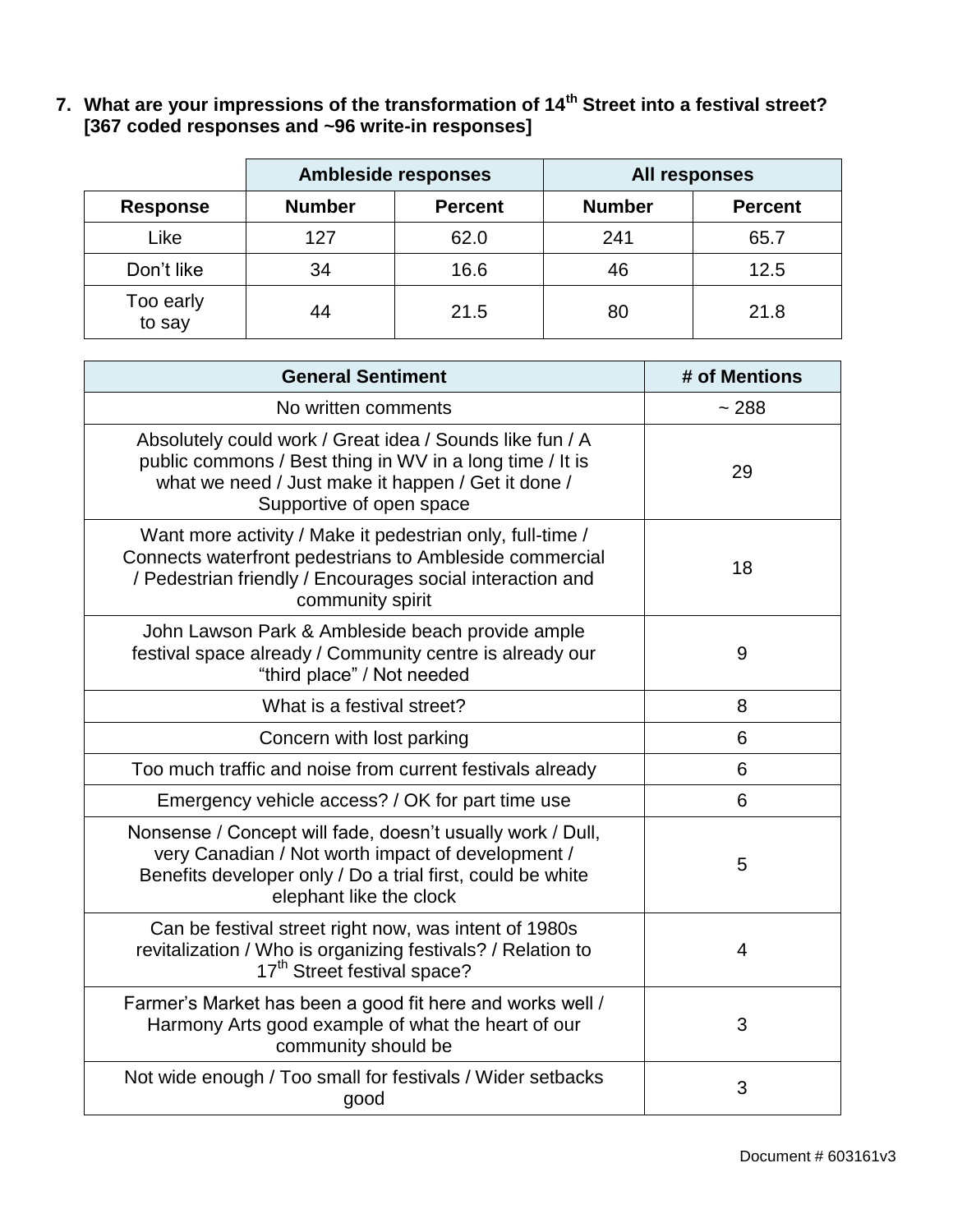**8. The proposal includes 88 condominium apartments, of which 30 units are 1500 sq ft or less, 29 units are between 1500 and 2500 sq ft, and 29 units are 2500 sq ft or larger. Do you support this mix of housing? Why or why not? [350 coded responses and ~196 write-in responses]**

|                                       | <b>Ambleside responses</b> |                |               | All responses  |
|---------------------------------------|----------------------------|----------------|---------------|----------------|
| <b>Response</b>                       | <b>Number</b>              | <b>Percent</b> | <b>Number</b> | <b>Percent</b> |
| Support                               | 71                         | 37.4           | 170           | 48.6           |
| <b>Not</b><br>support                 | 90                         | 47.4           | 128           | 36.6           |
| Don't<br>know/<br>Too early<br>to say | 29                         | 15.3           | 52            | 14.9           |

| <b>General Sentiment</b>                                                                                                                                                                                                                    | # of Mentions  |
|---------------------------------------------------------------------------------------------------------------------------------------------------------------------------------------------------------------------------------------------|----------------|
| No written comments                                                                                                                                                                                                                         | ~188           |
| Too expensive / Too high-end / Not affordable / Won't<br>work for downsizers due to price                                                                                                                                                   | 38             |
| Units are too large                                                                                                                                                                                                                         | 34             |
| More density / More units / Needs more smaller units                                                                                                                                                                                        | 34             |
| Support the housing mix as proposed / Leave it to the<br>market                                                                                                                                                                             | 27             |
| Too many units / Too dense                                                                                                                                                                                                                  | 23             |
| Retirees and downsizers are good for animating village /<br>More residents needed / Need new, high quality, smaller,<br>affordable, inclusive housing for Ambleside / Meets WV<br>resident needs / Lack of housing options in WV at present | 20             |
| Investors won't live there and won't revitalize Ambleside /<br>Buyers will be elderly, offshore                                                                                                                                             | 19             |
| Downsizers need this / Larger units are needed in WV                                                                                                                                                                                        | 18             |
| Only the affluent can afford this / Elitist / Caters to a<br>privileged few                                                                                                                                                                 | 12             |
| Need to know the cost of units / How affordable?                                                                                                                                                                                            | $\overline{7}$ |
| No need for more people / Don't need more density and<br>traffic                                                                                                                                                                            | 4              |
| Prime waterfront location/ Should be luxury housing                                                                                                                                                                                         | 3              |
| 2 <sup>nd</sup> floor should be office space                                                                                                                                                                                                | $\overline{2}$ |
| One-level aspect of suites is important / Prefer a hotel                                                                                                                                                                                    | $\overline{2}$ |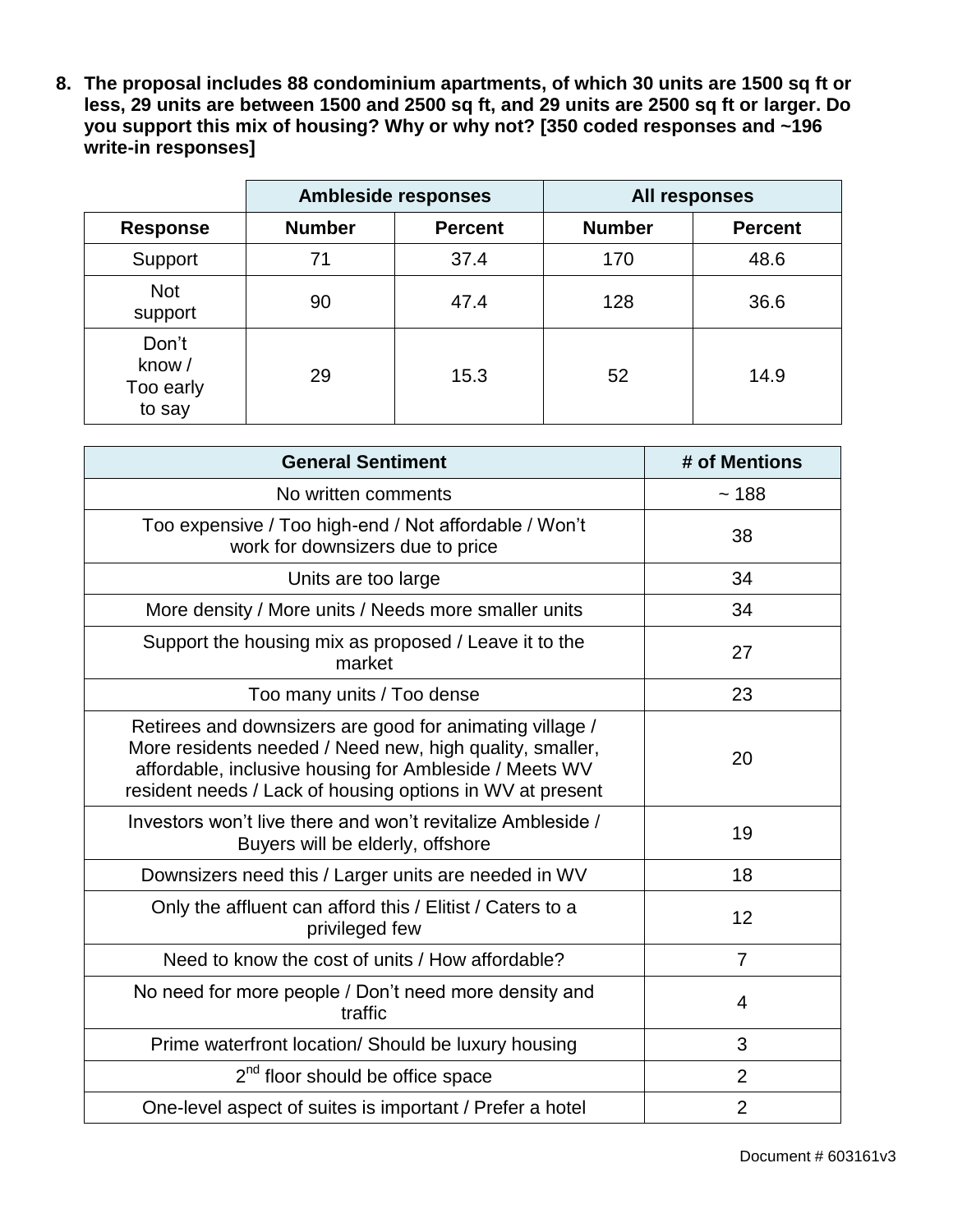**9. A number of public art initiatives are proposed as part of the project, including an outdoor sculptural work on Bellevue Avenue by Douglas Coupland, three pieces of outdoor public art on 14th Street and 13th Street, and an indoor arts education space. On a scale of 1 to 5, how important are these public art initiatives? [367 responses]**

|                                  |               | <b>Ambleside responses</b> |               | All responses  |
|----------------------------------|---------------|----------------------------|---------------|----------------|
| <b>Response</b>                  | <b>Number</b> | <b>Percent</b>             | <b>Number</b> | <b>Percent</b> |
| $1 - Not$ at<br>all<br>important | 29            | 14.1                       | 40            | 10.9           |
| $2 - Not$<br>important           | 27            | 13.2                       | 38            | 10.4           |
| $3 -$<br><b>Neutral</b>          | 56            | 27.3                       | 97            | 26.4           |
| $4-$<br>Important                | 58            | 28.3                       | 115           | 31.3           |
| $5 - \text{Very}$<br>important   | 35            | 17.1                       | 77            | 21.0           |

**10.If a community amenity contribution results from approval of this development, what community improvements would you favour? [388 coded responses – multiple selections were possible – and ~152 write-in responses]**

|                                   | <b>Ambleside responses</b> |                |               | All responses  |
|-----------------------------------|----------------------------|----------------|---------------|----------------|
| <b>Response</b>                   | <b>Number</b>              | <b>Percent</b> | <b>Number</b> | <b>Percent</b> |
| Additional<br>public<br>parking   | 67                         | 72.0           | 183           | 47.2           |
| Arts and<br>culture<br>facilities | 19                         | 20.4           | 124           | 32.0           |
| Public art                        |                            | 7.5            | 81            | 20.9           |

| <b>General Sentiment</b>                                                                                                                                                                                                                                                                                                                                                                              | # of Mentions |
|-------------------------------------------------------------------------------------------------------------------------------------------------------------------------------------------------------------------------------------------------------------------------------------------------------------------------------------------------------------------------------------------------------|---------------|
| No written comments                                                                                                                                                                                                                                                                                                                                                                                   | ~232          |
| Various WV projects: Mini recreation centre / Public<br>meeting space / Music facility / Upgraded playground at<br>nearby park / New library / Funding for proposed John<br>Lawson art centre / Foreshore improvements /<br>Infrastructure money / Spirit trail extension to Dundarave /<br>Additional offsite parking at the library and community<br>centre / Outdoor pool / Ocean access for boats | 22            |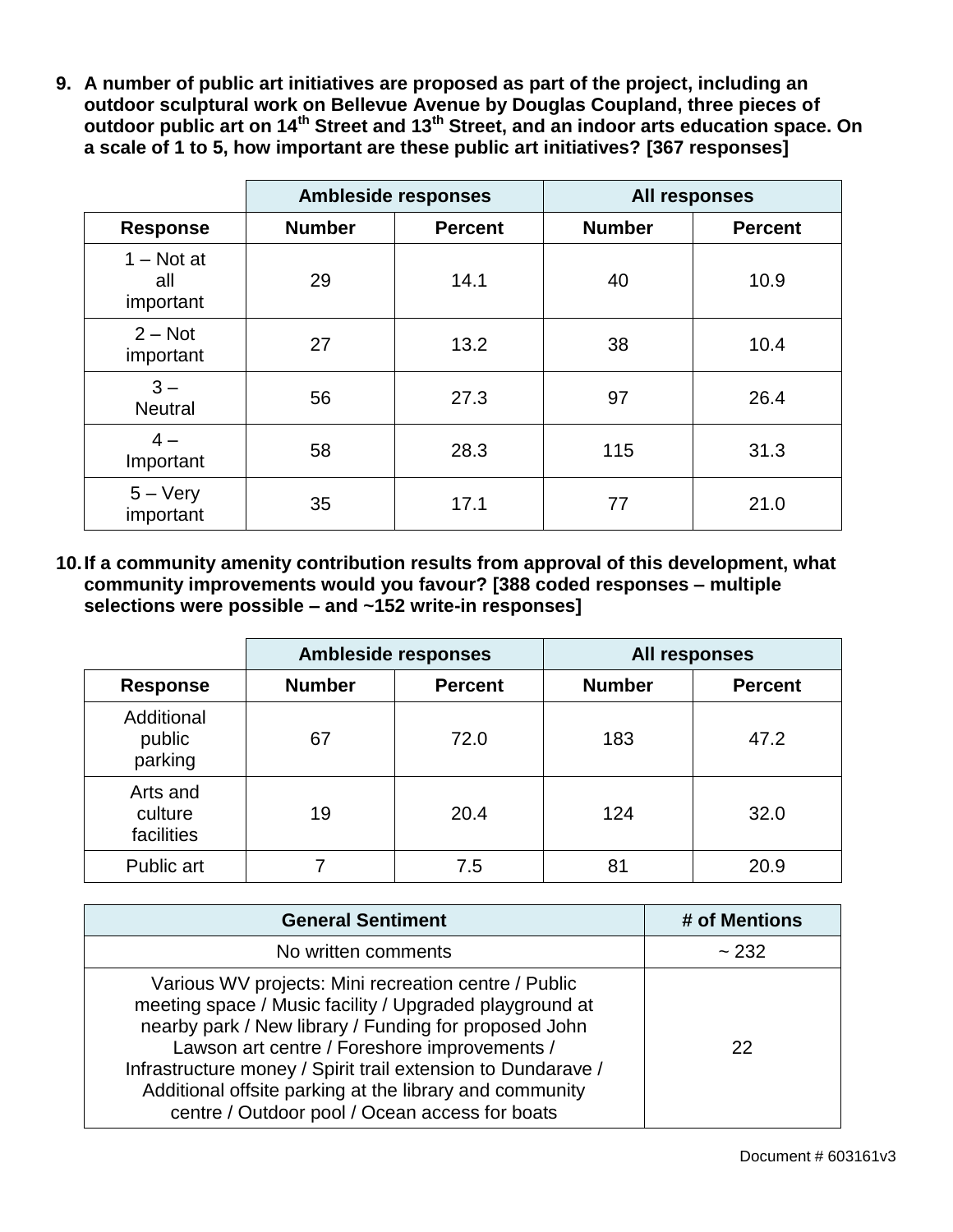| Various business requests: Restaurant or bar with water<br>view / Movie theatre / Sport shops / Small shops /<br>Recreation and fitness businesses such as gyms or yoga<br>studios     | 21                |
|----------------------------------------------------------------------------------------------------------------------------------------------------------------------------------------|-------------------|
| Using amenities to justify the proposal is wrong / Need for<br>amenities should be driven by an arts & culture plan, not<br>developer / Don't want to be coerced                       | 17                |
| Underground public parking                                                                                                                                                             | 15                |
| Green space / Ambleside public realm / Pedestrian<br>amenities / Public spaces / Durable street furnishings /<br>Bury wires and eliminate poles / Interactive art and public<br>spaces | $12 \overline{ }$ |
| Cash contribution / Donation to WV foundation / Funds for<br>maintenance of Ambleside parks and public realm                                                                           | 10                |
| Need more opportunities for sitting and relaxing, meeting<br>and gathering                                                                                                             | 7                 |
| Too much focus on art / Don't need more public art, plenty<br>on waterfront already                                                                                                    | 6                 |
| Public safety building                                                                                                                                                                 | 5                 |
| Activities for teens and kids / Child care, early education<br>space                                                                                                                   | 5                 |
| Affordable / Rental / Disabled / Subsidized housing                                                                                                                                    | 5                 |

#### **11.Any further comments or suggestions you would like to make? [~250 write-in responses]**

| <b>General Sentiment</b>                                                                                                                                                                                                                                                                                                                                         | # of Mentions |
|------------------------------------------------------------------------------------------------------------------------------------------------------------------------------------------------------------------------------------------------------------------------------------------------------------------------------------------------------------------|---------------|
| No written comments                                                                                                                                                                                                                                                                                                                                              | ~134          |
| Good design / Support / Love it! / World class project /<br>Renowned architect / Spectacular project                                                                                                                                                                                                                                                             | 60            |
| Let's get on with it / Ambleside is dying / We're losing<br>ground to Park Royal / We need this / Supports<br>revitalization / This is good for WV / New housing needed<br>in Ambleside / Allows more WV residents to enjoy<br>Ambleside / Enhances Ambleside / Supports transit /<br>Reduces car use / Supports small, local retail / Looking<br>forward to it! | 57            |
| Reduce building, ceiling heights                                                                                                                                                                                                                                                                                                                                 | 52            |
| Out of character / Not suitable gateway / Precedent<br>pressure / Don't spoil the community                                                                                                                                                                                                                                                                      | 28            |